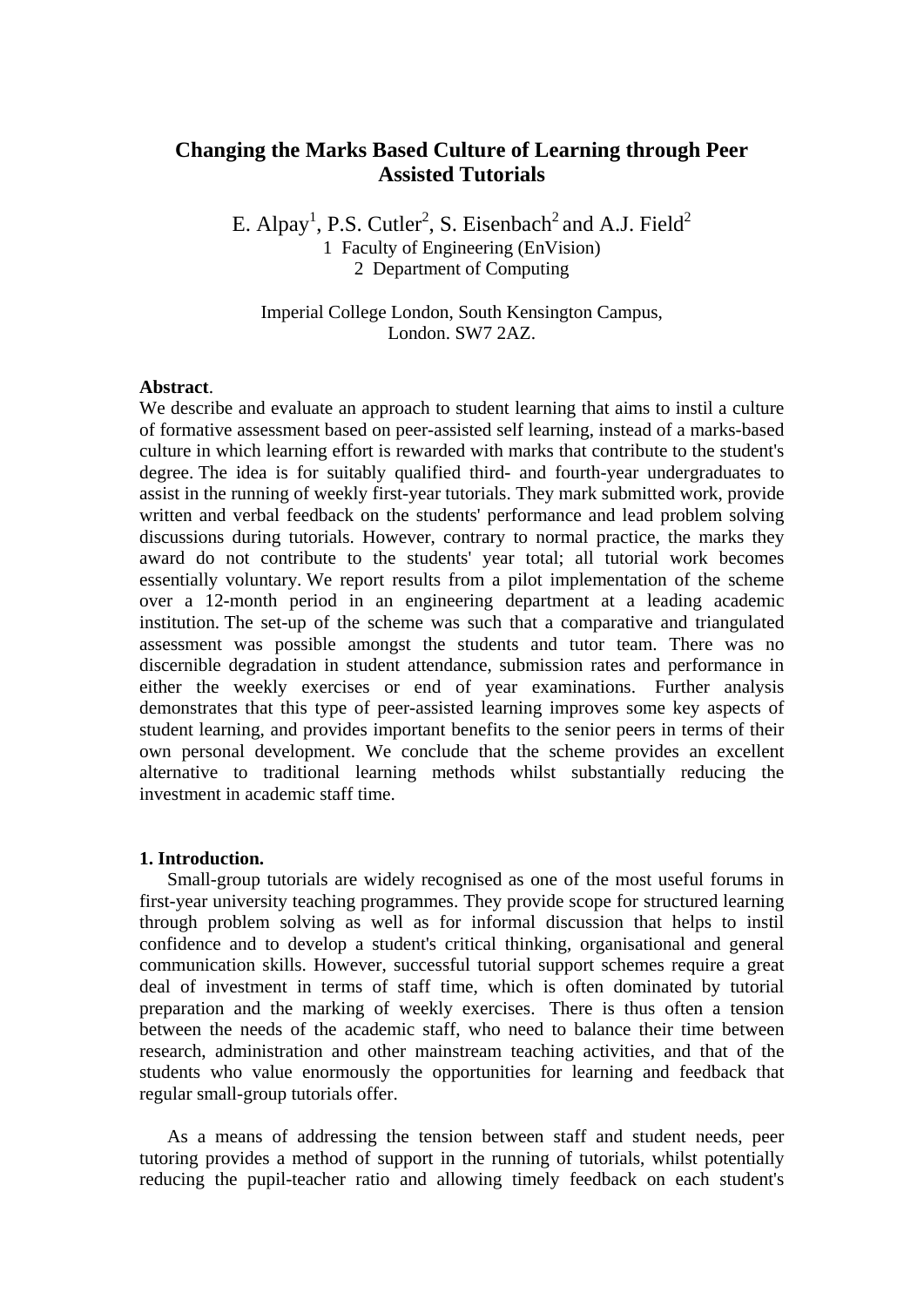progress. Moreover, peer tutor schemes can have widespread learning and development benefits through the facilitation of effective learning communities (Tinto, 2000) and subsequent collaborative pedagogies. Some specific benefits of such peer-based learning have been reported as:

- greater active and student-led involvement with the subject matter (Donelan and Wallace, 1998)
- lower student anxiety and higher student disclosure during tutorial work (Topping, 1998)
- improved subject *dialogue* within peer groups to support and enhance the feedback process and reflective learning (Nicol and Macfarlane-Dick, 2006), and possibly even overcome liminality when faced with a *threshold concept* (Meyer and Land, 2005)
- transferable, social and communication skills development (see e.g. Saunders (1992), Topping (1996, 2005), Maheady (1998) and Hirst et al. (2004))
- improved student socialisation and enculturation within the academic environment (Anderson and Boud, 1996)
- improved student perseverance and retention (Tinto, 2000)

Many of the above mentioned benefits are also of relevance to the peer tutors themselves. In addition, the tutoring experience can lead to the development of organisational, communication and critical thinking skills associated with the teaching process, as well as improved knowledge and technical skills through greater attention to and motivation for the subject matter, i.e. *learning by teaching* (see Hartman (1990) and the discussions of Topping (1996)). Furthermore, the experience may yield motivational and professional-development benefits through greater engagement and identity with academic staff.

Although much research evidence exists in favour of peer tutoring (see e.g. the reviews of Goodlad and Hirst (1989) and Dochy et al. (1999)), the value of such schemes are still challenged by some practitioners. Typical concerns centre around the quality of student tutors and the time and effort needed in the recruitment, training and supervision of the tutors. It has also been argued that whilst a peer tutor may more readily relate to the background knowledge and skills of the student group, the teaching quality may be jeopardised by over emphasis on a strategic approach to learning, rather than any deep and connected understanding of the subject material (Ashwin, 2002). Thus, whilst peer tutoring may help students deal with the demands of the course, it cannot necessarily compensate for a poorly designed course or assessment procedures. Further criticism is also given on the difficulty of establishing effective quantitative measures of impact which can be directly attributed to the peerlearning experience. One approach to address this issue has been the use of student grades and retention/graduation statistics as key measures, with the subsequent longitudinal tracking of students who have either experienced or not experienced peer-based *supplemental instruction* (Congos and Mack, 2005). Yet, with such an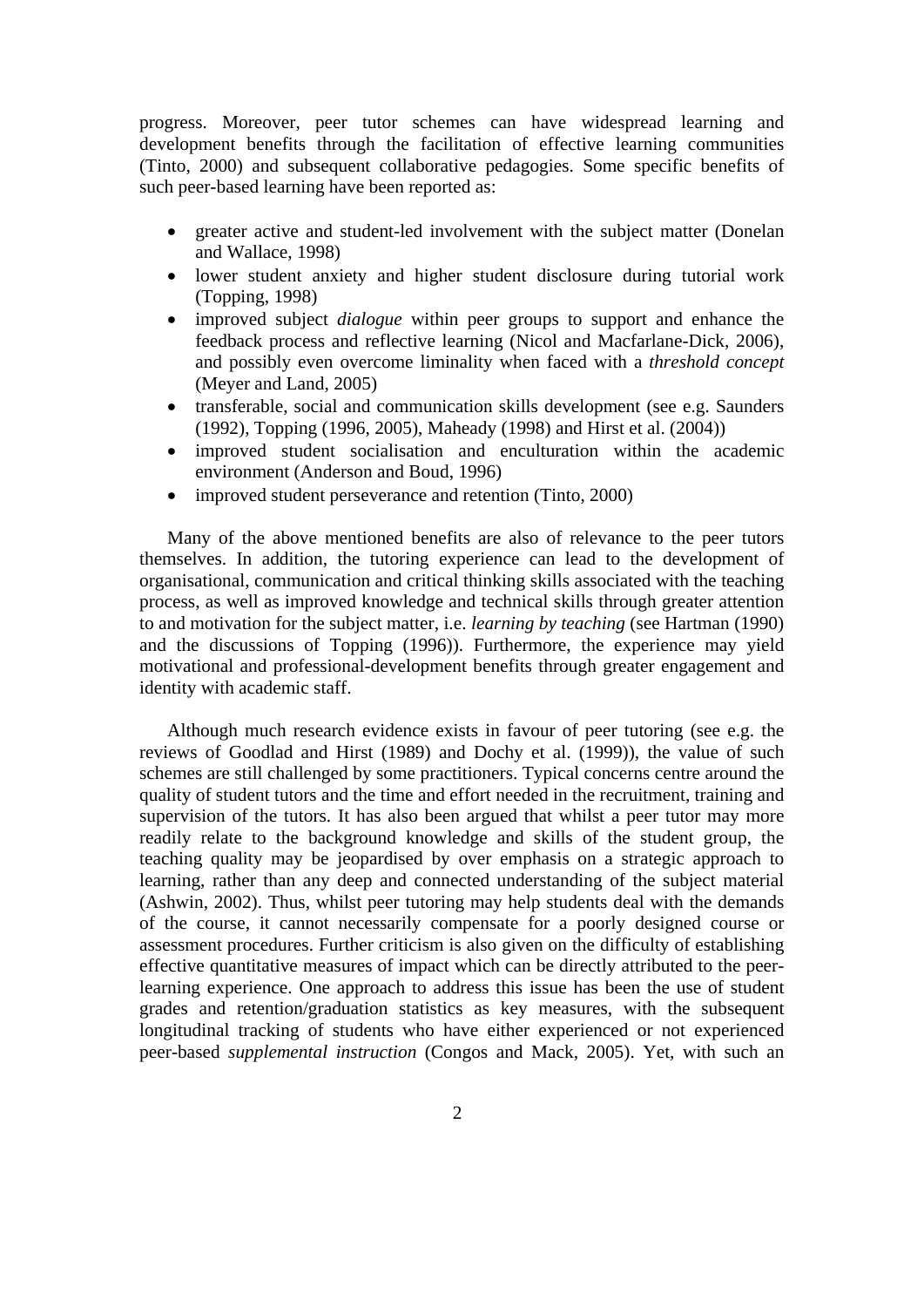approach, questions remain for situations where students are self-selected in learning groups.

In this paper we report our findings from a pilot scheme that employed suitably qualified third- and fourth-year undergraduates (referred to as Undergraduate Teaching Assistants, or UTAs ) to work alongside an academic tutor in the running of weekly first-year tutorials. The UTAs marked the work submitted each week but, unlike the system it replaced, the marks awarded did not count towards the students' final year mark. In this sense the weekly exercises became entirely voluntary. In addition to freeing up a substantial amount of staff time, one of the main objectives was to encourage students to take ownership of their education to a much greater extent than at school, and to motivate the idea that successful learning does not always have to be rewarded by the allocation of marks. We wanted to shift the culture away from a summative, marks-based, type of assessment towards more a formative approach in which (in our case) the act of problem solving in itself is seen as important and rewarding. The sole purpose of the marks issued by the UTAs was thus to provide feedback to the students that they could use to judge their progress and to adjust their own approach to learning.

The structure of the scheme enabled implicit mentoring of peer tutors by academic tutors and, moreover, allowed students within each learning group to comment on the performance of the peer tutor relative to the academic tutor. Thus, whilst the tutorial scheme was designed on the grounds of a student-centred learning experience, a unique opportunity was set-up to evaluate the relative impact of peer-tutoring through groups of students who experience both academic and peer tutors within the same learning context.

The main contribution of the paper is a detailed evaluation of the pilot scheme. The evaluation involves the analysis of data such as student attendance, submission rates and performance in end-of-year examinations, and the results of a series of questionnaires that were completed by the three parties involved in the scheme (students, UTAs and academics). The objectives of the evaluation are to:

- identify the specific areas of benefit offered by considering the views of students, peer tutors and academic tutors (triangulated evaluation)
- illustrate the impact of the scheme on the learning experience relative to academic tutoring (comparative evaluation)
- quantify any significant changes in behaviour or performance, compared with previous years
- identify areas of further development in the set-up and running of the scheme

Although the evaluation methods were developed for a specific support programme (discrete mathematics for computer science), we anticipate that the design approach will be of value and relevance to other peer-assisted learning schemes.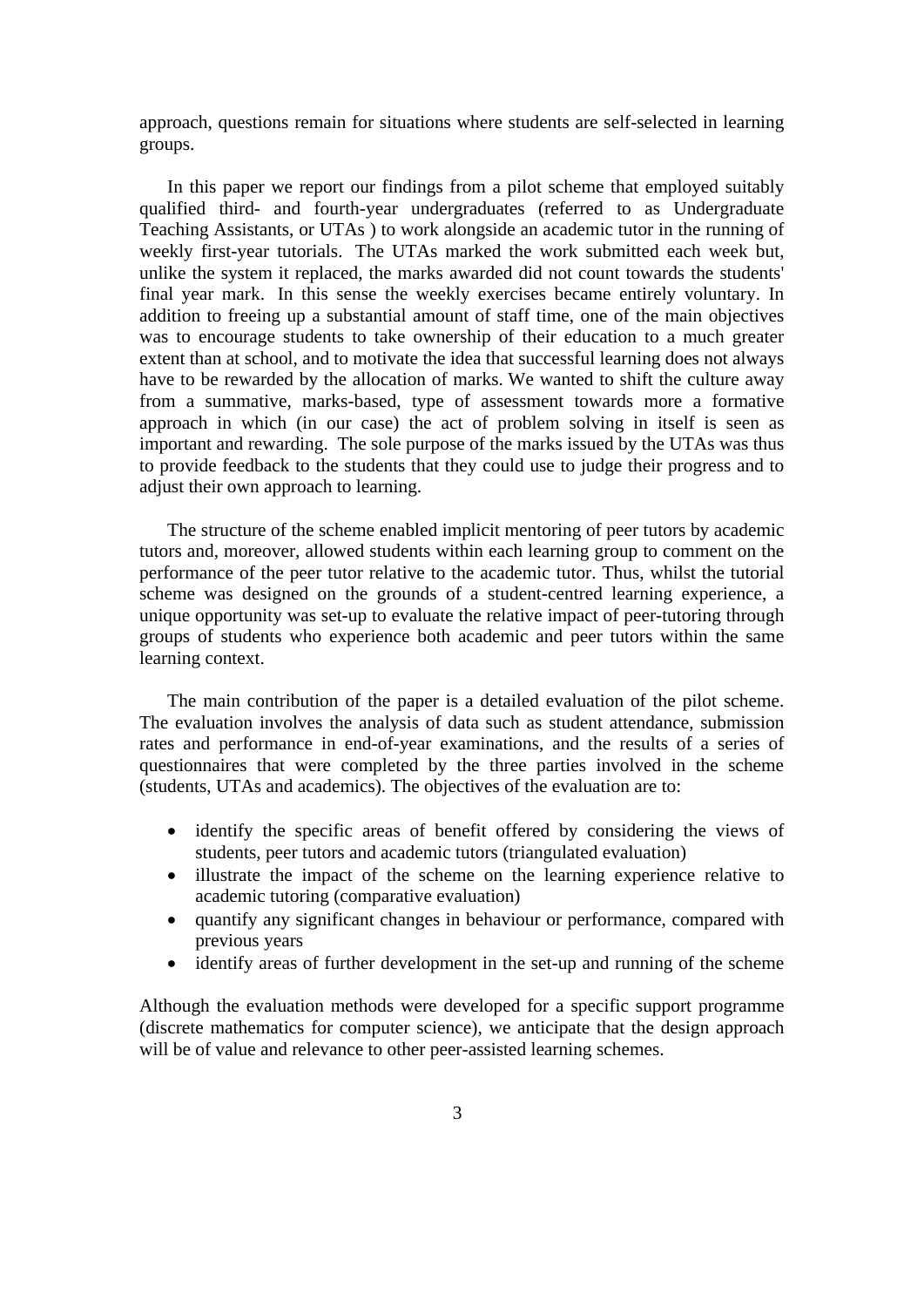## **2. The Pilot Scheme.**

The *Logic, Discrete Mathematics and Reasoning About* Programs courses are a core part of the foundation to Computer Science. In the first year of the degree course in question these are taught by lecture courses and supported by weekly small group tutorials (Personal Maths Tutorials, or PMTs) comprising six students and an academic tutor. The group membership is fixed for the year and the tutorials are organized to provide the students with an interactive and practical discussion of a variety of set problems under the guidance of the tutor. An important feature of the PMT system is that work is marked and returned later in the same week that it is completed. Although the tutorial is often used as a workshop for the exercises there is considerable flexibility about the topics discussed. Each week the marks and attendance are recorded on an on-line Continuous Attendance Tracking Engine (CATE) which makes them available to the students and other members of staff. The courses are assessed by a combination of written examinations and continuous assessment, the latter being made up from the marks awarded for the PMT exercises.

The pilot scheme involved reorganizing the weekly PMTs. Each PMT tutor was allocated a student helper (UTA) who took over the running of the tutorials and the marking of the exercises. The role of the academic tutor was to mentor their UTA, to help guide the discussions, and to ensure that the marking of the exercises was consistent and fair. The academics were also responsible for the pastoral care of the students. The weekly exercises were marked and entered into CATE as before, but the marks were zero weighted. The course was thus assessed exclusively by written examinations. To ensure that the UTAs were of high quality, only students with A grades on the degree overall, and in the Mathematics courses being studied, were offered the role. In return, the UTAs were paid on an hourly basis (three hours per week in the pilot scheme).

As part of the pilot scheme we wanted to address the following questions:

- does making the PMT exercises zero weighted have any effect on student motivation and participation in the PMT tutorials?
- how do students react to having tutorials run by students rather than academics?
- do the UTAs find the role rewarding and in what way does it affect their own personal development?
- how do the academics perceive the changes?
- is there a significant difference in student performance as a result of the new scheme?

The minimum requirement for the modified PMT system to be deemed a success was that it should be at least as effective as the previous scheme in facilitating the student learning of mathematics. In order to evaluate the scheme we used a combination of qualitative and quantitative measures. The former has been obtained from surveys of student participants, student tutors and academics. The latter includes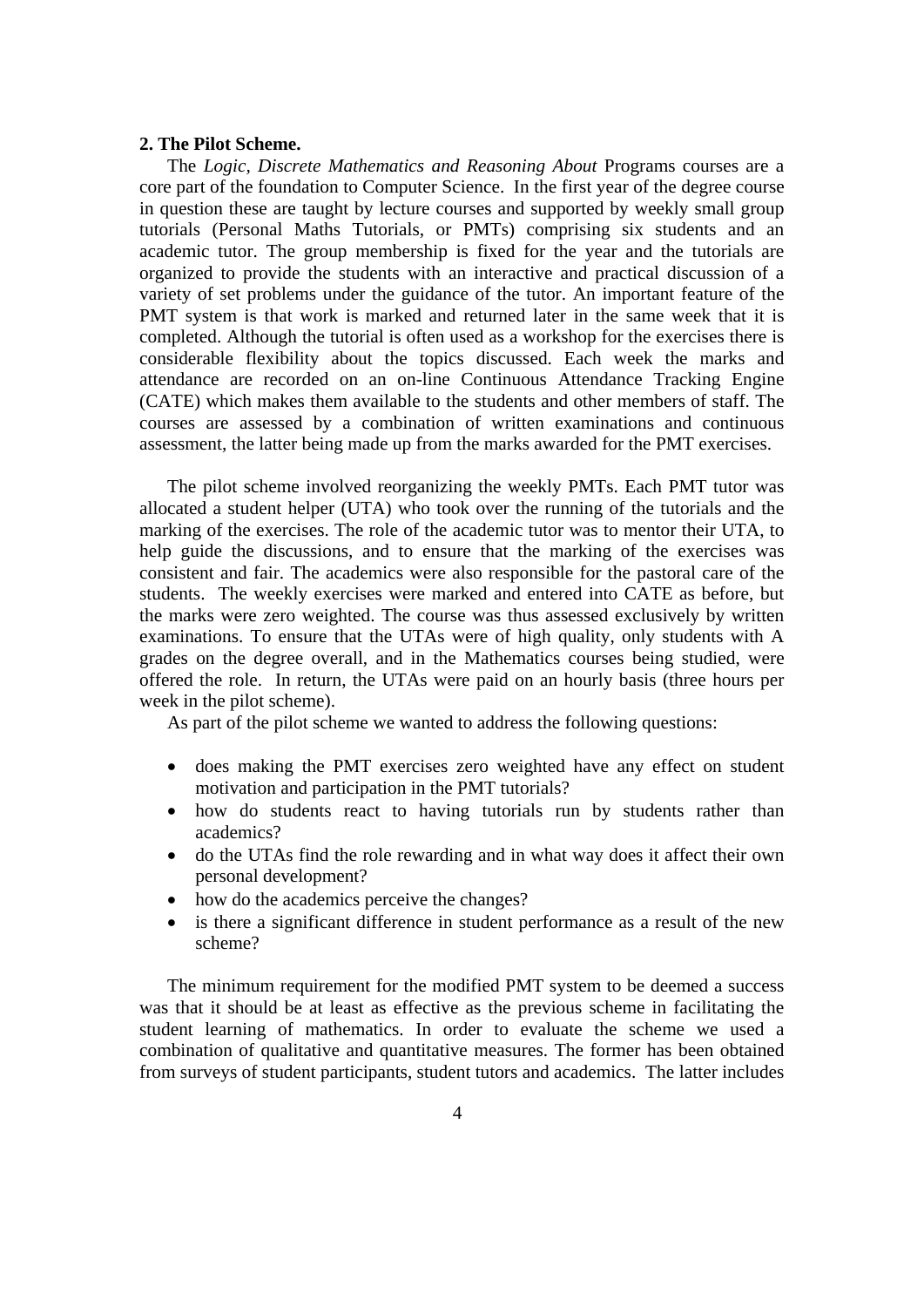a comparison of student attendance, submission rates and marks achieved in the weekly exercises and final examinations.

#### **3. Methodology**

The study involved the evaluation of the effectiveness of the use of peer tutors (UTAs) as a supplement to academic tutors in the PMT system. This involved measuring the perceptions of the three different participants: the students, the academics tutors and the UTAs. In order that the results could be triangulated, similar measures were included in the questionnaires that were administered to the different participants. The measures were derived from the learning outcomes expected from the PMT course (Section 3.2).

The student questionnaire was designed to elicit directly a response on the comparative performance of UTAs and academic tutors. This enabled a pairedsamples analysis of the data. The UTAs and academic tutors were given a questionnaire which sought views on the learning and development experiences of the students. The tutor questionnaire also enabled some response on general aspects of the PMT scheme. Data on PMT attendance, assignment submission rate, assignment marks and end-of-year examination results provided a further means of gauging the impact of UTA support, and a quantitative means of assessing the scheme relative to data from previous years.

### *3.1 Measures*

 $\overline{a}$ 

## The Student Questionnaire

With reference to Appendix 1, the student questionnaire consisted of three sections. Section A contained background information on the participants to allow perceptions of the role of UTAs to be tested against some basic participant data. These include gender, residential status (i.e. home, EU, overseas) and marks achieved on a mid-session test on the course.

Section B of the questionnaire consisted of two parts. The first part (questions 1- 16) was concerned with a direct comparison of the role of UTAs and academic tutors. With reference to Table 1(a), questions were chosen to depict three areas of UTA contribution: motivation and engagement (ME), skills development (SD) and technical explanation, feedback and course contextualisation (EFC). With reference to Table 1(b), the second part of section B (questions 17-30) was concerned with the student *connection* to the UTA, views on the PMT system (and more generally formative assessment and learning), and student work organisation and time management. All the above questions were scored on a 5-point Likert scale, with 1 representing strong disagreement with the statement and  $5$  strong agreement<sup>1</sup>.

<sup>1</sup> Responses to items 19, 22, 25 and 26 were transposed such that favourable responses were indicated by a high score.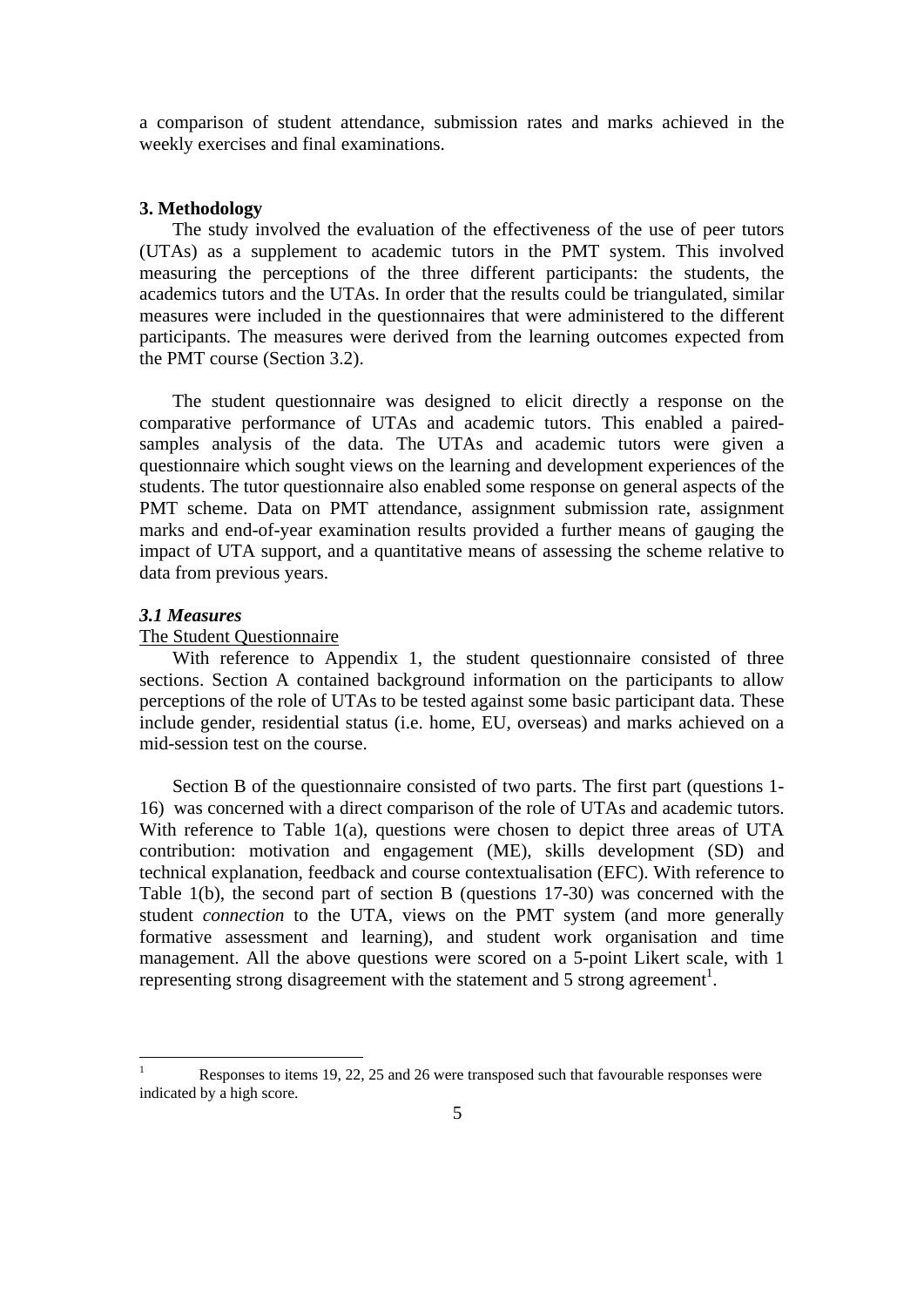Section C of the questionnaire consisted of open-ended questions and provided students with an opportunity for further feedback and comment on the PMT system. The questionnaire was piloted on a group of five students to ensure the language was unambiguous and understood by students whose first language was not English. An on-line format for the questionnaire enabled easy student access and data processing.

## The UTA / Academic Tutor questionnaire

With reference to Appendix 2 and Table 2(a), items in the UTA/academic tutor questionnaire were selected to explore perceptions on four themes: the performance and effectiveness of the UTA (UPE), the UTA's personal benefits from the teaching experience (UB), the level of support received by the UTA (US), and student motivations / progress in learning (MP). For the UPE theme, items were selected to explore views relating to the ME, EFC and student connection categories of the student questionnaire. However, it was considered inappropriate to ask a tutor to compare explicitly their performance relative to their academic/student-tutor pair. A 5-point Likert scale was again used for item scoring<sup>2</sup>. Open-ended questions, similar to those in the student questionnaire, also provided the tutors with an opportunity for further elaboration on their experiences.

#### **3.2.** *Procedure*

The questionnaires were administered at the end of the course after a complusory on-line test that was attended by all students. Students were informed that the purpose of the questionnaire was to evaluate the use of UTAs. They were also told that the data would be held anonymously. The UTA and academic tutor questionnaire was distributed to the tutors by email, and again anonymity ensured.

The composition of the student group can be summarised as: 112 male (87.5%); 16 female (12.5); 71 UK home students (55%); 29 European Union (EU) students (23%); 28 overseas students (22%). The return rate of the student questionnaires was 128/132 (97%). For the tutors, a return rate of 17/23 (74%) was achieved for both UTA and academic tutors.

## **4. Results and Discussion**

## *4.1 The student experience*

As mentioned above, for the student questionnaire items 1-16 of part B are divided into three categories: motivation and engagement (ME), skills development (SD), and explanation, contextualisation and feedback (ECF). Principal components analysis for each of these categories led to single-factor solutions, with corresponding Cronbach alpha coefficients of 0.93, 0.82 and 0.89. The calculations thus confirmed that each set of questions act as a consistent measure of a single underlying dimension.

 $\frac{1}{2}$  For the purposes of data reduction and scale reliability tests, responses to items 16, 17, 25, 26 and 31 were transposed such that favourable responses were indicated by a high score.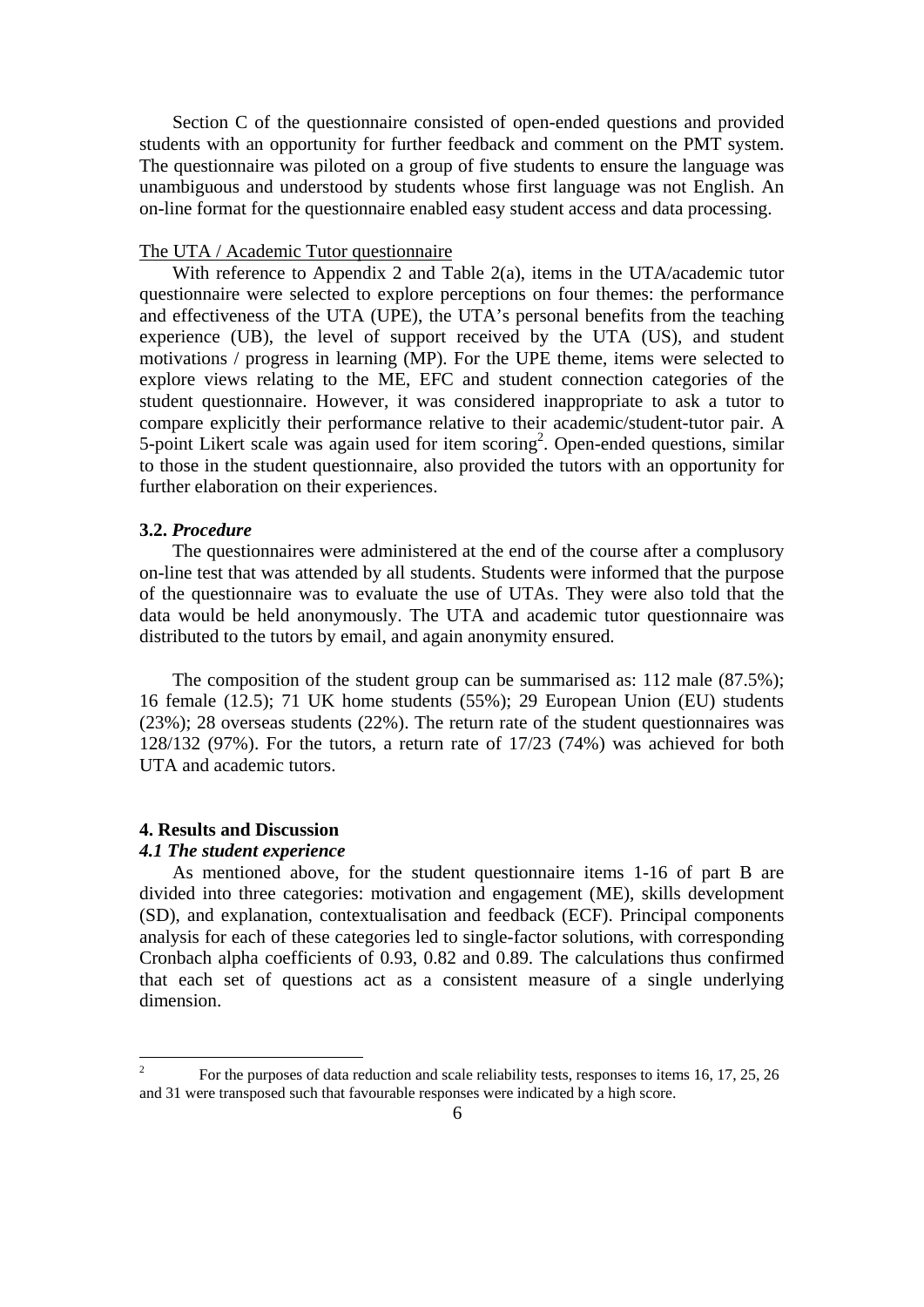Descriptive statistics and box-plots of scores for each of the teaching-impact categories are given in Table 3(a) and Figure 1 respectively. The data show that for all categories, the performance of the peer (student) tutors exceeded that of the academic tutors. Nevertheless, scores for both peer and academic tutors were favourable. A paired-samples t-test confirmed the statistical significance of the differences  $(p<0.001)$ . With reference to Table 3(b), an item-by-item analysis of questions 1-16 indicated statistically significant differences between scores for the peer and academic tutors (paired samples t-test,  $p < 0.05$ ), except for questions 15 and 16. The three most discriminatory questions (i.e. the questions yielding the maximum difference in mean scores between peer and academic tutors) were indicated as 2, 6, and 8, namely:

 "Getting me to participate in the PMT" "Giving useful feedback on my work"

"Helping me to improve my logic skills"

It is interesting to note that these items represent key facets of the three teachingimpact categories (ME, SD and ECF).

Descriptive statistics for questions 17-30 are given in Table 4; the items are ranked in order of most to least favourable responses. On the basis of the mean overall scores, responses were favourable for all but one question: "I have a fixed timetable to organise my work each week" (question 27). Nevertheless, the positive responses to items 25 and 28 indicate that the students were in fact coping with the time management of their tasks.

Favourable responses to items 17, 18, 20 and 21 can be viewed as representing a positive affinity between the student and the peer tutor. Although a Cronbach alpha calculation indicated a reasonable scale reliability for these 4 items ( $\alpha = 0.72$ ), item 18 ("I would like to be a UTA when I am a final year student") was found to be a marginal component to the scale. Likewise, in retrospection, a negative response to item 21 ("I have a lot in common with the UTA") may not necessarily indicate an unfavourable learning experience, as exemplified by the very high scores for item 17 ("Overall, the UTA has significantly helped me learn the material").

Collective responses to questions 23, 24, 26, 29 and 30 can be viewed as representing the student attitude towards formative assessment and learning. A principal components analysis indicated that item 26 constituted a separate factor and was thus excluded from this scale. A subsequent Cronbach alpha calculation for items 23, 24, 29 and 30 yielded a good scale reliability of 0.75. The mean value for this scale was calculated as 3.47, indicating that the students responded well to the PMT teaching initiative. Nevertheless, and not surprisingly, the relatively low (but favourable) mean score for item 26 shows that for many students assessed work will take priority.

Analysis based on a gender grouping showed no statistically significant differences in the mean-scores of the 3 teaching-impact categories. Likewise, no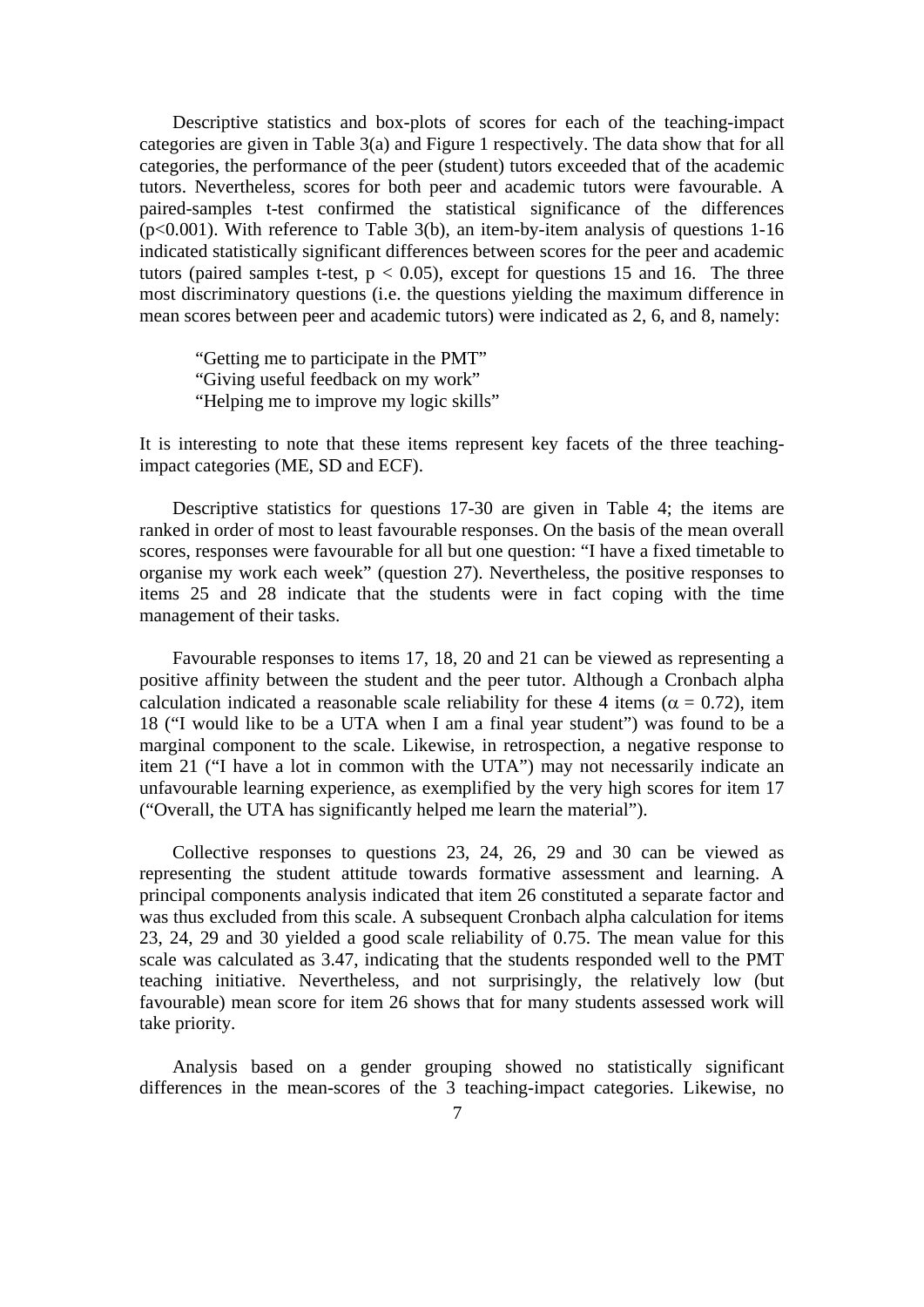differences in scores were found for an item-by-item analysis. Nevertheless, the small sample size of female students should be noted here  $(N=16)$ . For the different residential status groupings, again no significant differences were found in the meanscores of the teaching-impact categories. Interestingly though, an item-by-item analysis indicated that EU students generally disagreed more strongly with item 26 ("Non-assessed work is much less important than assessed work") than home or overseas students. No correlation was indicated between exam scores and any of the teaching-impact categories or question items.

Finally, student responses to Section C showed much appreciation of the PMT scheme and in particular the support given to them by the UTAs, e.g.:

"The UTA scheme was the most helpful learning tool in my course this year." "It is very helpful as, unlike lectures, the UTA understands what areas we are unsure of, since he is student after all!"

"Down to earth, jokes, knows the situation that we are in and can relate to it."

"I believe it's helpful, as you can approach the UTA in a more

open manner than you would to with the tutor and that is sometimes helpful." "He goes through previous exercises very thoroughly and gets each of us to at least attempt to answer questions that the majority of us got incorrect. "Put a PMT in every course!"

"More sessions per week!! Would improve things hugely!"

"Excellent idea. It both encourages us to aspire to work hard and helps the UTA in furthering his/her skills in teaching."

### *4.2 Quantitative measure: attendance, submission rates and marks*

The quantitative measures were provided by comparing attendance, assignment submission rate, marks for PMT submissions and end-of-year examination results for the courses supported by the PMT; see Table 7, which shows the examination mark breakdown by topic. The exam results show fluctuations between the different years related to changes in exam format and the difficulty of the exam set. In particular, the structure of the written examinations was changed in 2007/8 from separate examinations in each of Logic, Program Reasoning and Discrete Mathematics to 'paired' papers in Logic/Reasoning and Continuous/Discrete Mathematics. This could have affected the way students revised for the paper compared with previous years.

The data on the PMT groups show that attendance and submission rates were relatively constant and the marks for the PMT exercises were slightly lower. However, a moderation of a cross-sample of exercise papers gave strong indication that the reduction in the exercise marks were likely to be due to stricter marking by the peer tutors. Indeed, the fact that the marks are zero weighted provides some additional freedom to 'mark down' indifferent solutions more heavily than one normally might if the marks were to be counted. With this in mind, the UTAs were encouraged to use the full range of marks available (0-5 for each exercise) to provide rigorous feedback. Although students were not motivated to attend the PMT meeting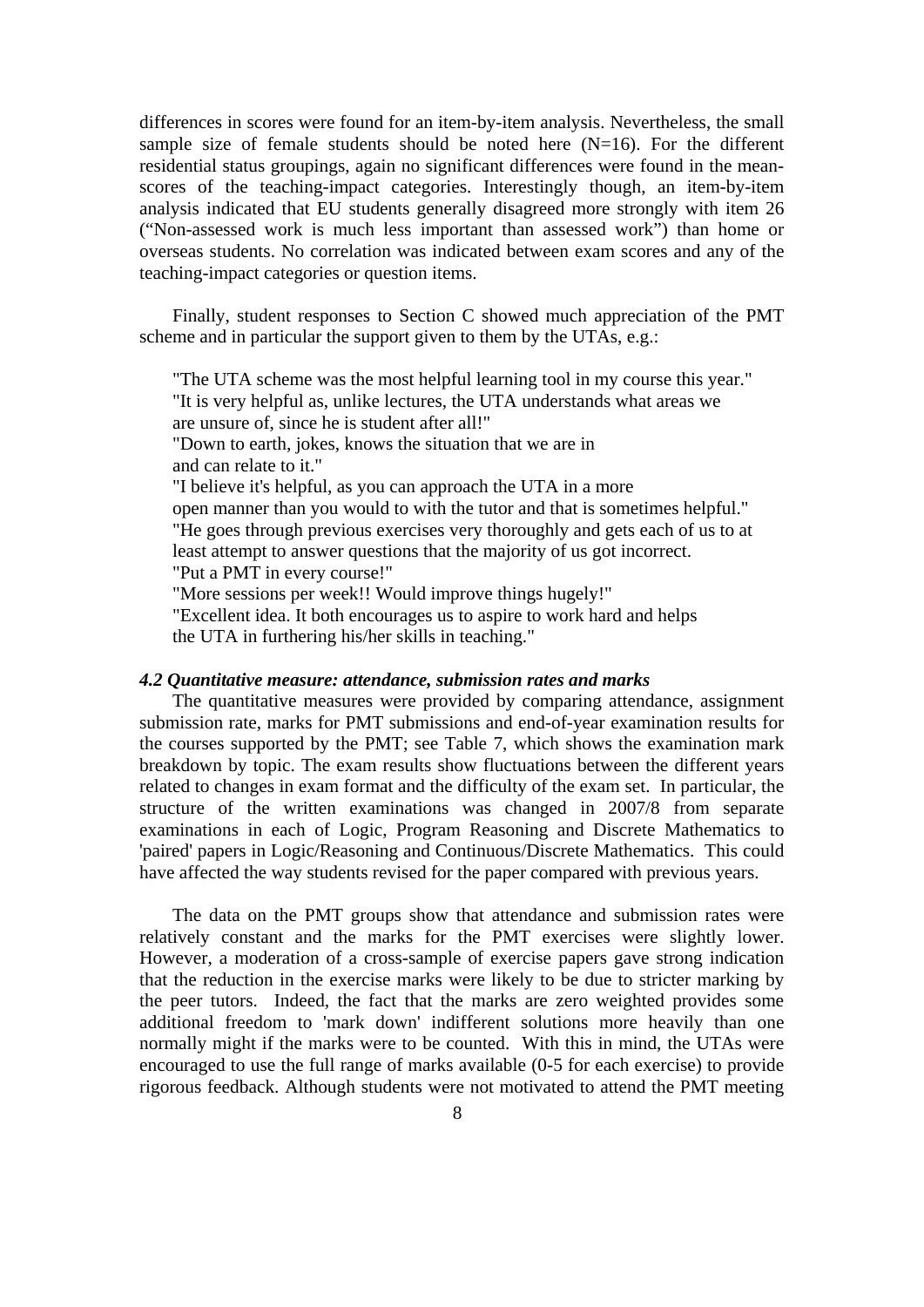and complete the exercises by having marks count towards their degree total, they participated fully in the PMT scheme nevertheless.

## *4.3 The UTA and academic tutor experience*

For the UTA/academic tutor questionnaire, a principal components analysis on the item list denoted by UPE led to two separate factors:

- (i) UPE1: items  $3,5,7,9,10,15,19$  (alpha = 0.82)
- (ii) UPE2: items  $4.11.13.22$  (alpha = 0.71)

UPE1 can be viewed as specific UTA teaching qualities which enhance the student learning experience, such as giving good feedback and explaining material clearly. These items can be seen to relate closely to the EFC category of the student questionnaire. UPE2 can be viewed as some of the affective and social aspects of teaching, such as open communication, better connection to the student's level of understanding, and acting as a tangible role model. These items closely relate to the ME and student connection categories of the student questionnaire. Items 6, 21, 25 and 30 were treated independently in the data analysis.

For the item list depicted by UB, the exclusion of items 2 and 31 led to a single factor grouping (alpha =  $0.73$ ). A direct comparison of items 31 and 32 was undertaken to explore the *pay vs. experience* motivations of UTAs, and the academic tutor perceptions on this. All five items of the US category led to a single factor grouping (alpha  $= 0.84$ ). For the MP category, items were treated independently in the data analysis due to poor factorial groupings. A summary of the modified scales after statistical data reduction is given in Table 2(b).

Descriptive statistics for each of the modified scale categories are given in Table 5 for both UTA and academic tutor responses. No statistically significant differences between the UTA and academic tutor scores were found (independent samples t-test), but the low sample size for this data should be noted. Generally, responses on all categories were favourable, with the lowest score corresponding to the views of UTAs on the support they received in running the tutorials.

An item-by-item analysis indicated statistically significant differences in mean scores ( $p<0.05$ ) for questions 3, 6, 20 and 22, i.e.:

 "The UTA prepares well for the PMT meeting" (Q3) "The UTA takes the lead role at the PMT meeting"  $(Q6)$  "The UTA and academic discuss teaching strategy before the meeting" (Q20) "The UTA is a student so it is easier for him/her to explain concepts to the students" (Q22)

For questions 3 and 6, mean UTA scores were less than academic tutor scores (i.e. 4.06 vs. 4.59 for question 3, and 4.24 vs. 4.88 for question 6). This indicates some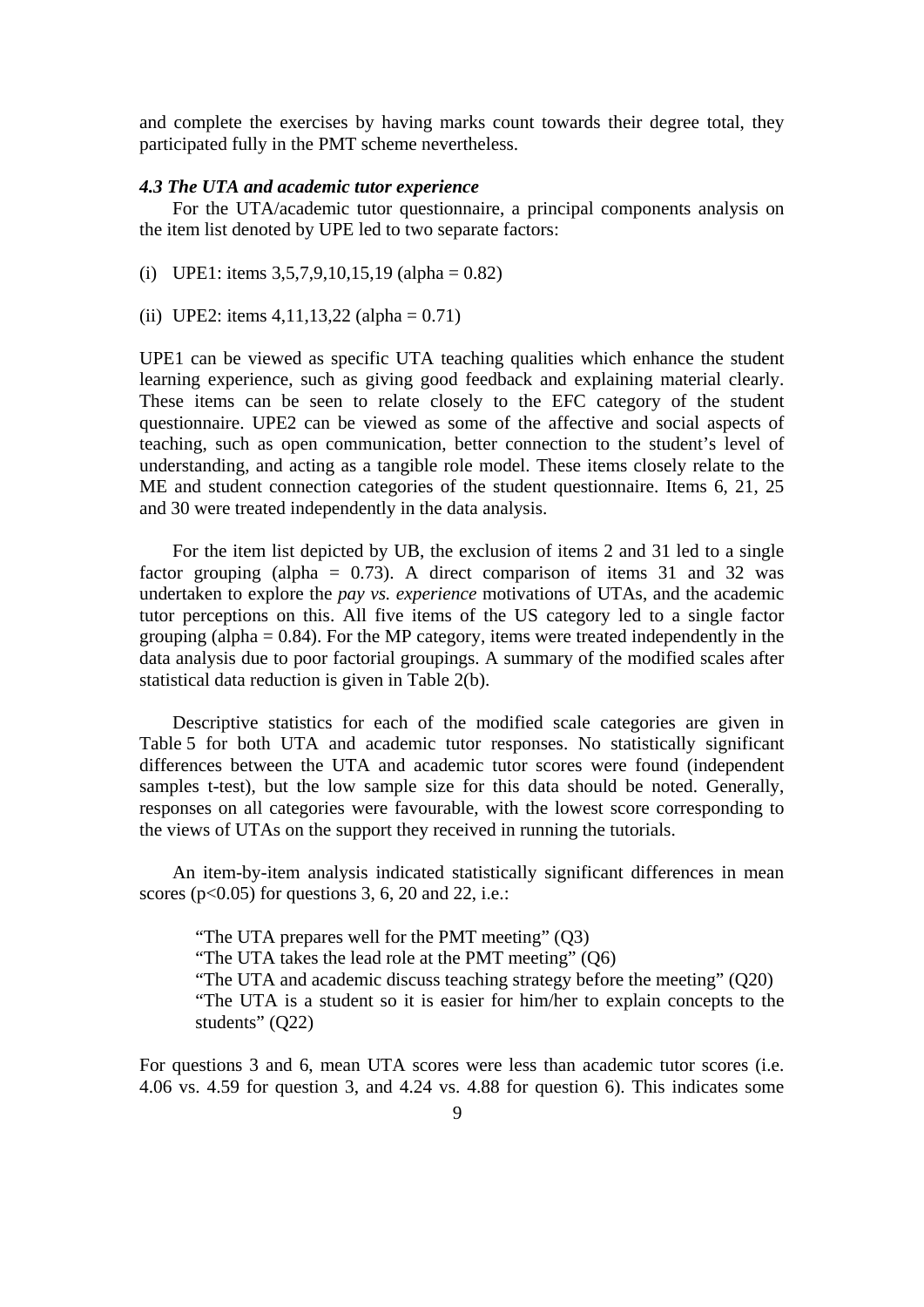underrating of performance by the student tutors, or indeed overrating of UTA performance by academic tutors of the UTA performance. Nevertheless, the responses were favourable by both sets of tutors. For question 20, differing views were indicated, with the UTA mean score (2.45) showing slight disagreement with the statement and the academic tutor mean score (3.47) showing agreement. For question 22, in general UTAs were in agreement with this statement (mean score  $= 3.88$ ), whereas academic tutors were neutral (mean score  $= 2.94$ ).

With reference to Table 6, mean item scores showed that generally both UTAs and academic tutors were in disagreement with questions 16, 26 and 31, i.e. mean scores < 3. In other words, favourable responses were given to the negatives items of:

"Most students are concerned with marks than understanding" (Q16)

"The academic tutor finds it hard to get the tutor to participate" (Q26)

"The payment is the most important motivator for a UTA" (Q31)

However, a clear disagreement in views were found for item 20 ("The UTA and academic tutor discuss teaching strategy before the meeting"), with UTAs generally disagreeing with this statement  $(p< 0.01)$ . Nevertheless, UTAs and academic tutors indicated mean score ratings  $> 4$  (i.e. agreement) for approximately half the items, with 12 common items amongst these. Of these 12 items, 8 corresponded to UTA performance and effectiveness (UPE). It is interesting to note that academic tutors felt most positive about the skills development of UTAs themselves, and UTA preparation and initiative in running the tutorials. The UTAs also rated highly the skills development benefits which they have gained as tutors. In terms of the gross motivations of UTAs, experience rather than payment was clearly indicated.

Finally, comments by the academic tutors showed that they valued the scheme and in particular were happy not to be marking the exercises.

"[the scheme has led to] More flexibility - lighter work load"

 "UTA develops useful skills and acquires confidence. He/she feels part of the department"

 "They do the marking! Also it is interesting to see how someone else tries to explain the technical things"

Comments by UTAs were also favourable, e.g.:

 "Experience gained - teaching, assessing. Seeing students develop/overcome learning barriers." "The meetings are fun and it is good talking with the students and getting them involved in the subject"

However, some of the academic tutors and UTAs felt that there was an issue with the authority of the UTA especially when they were both present at the tutorial. One UTA noted: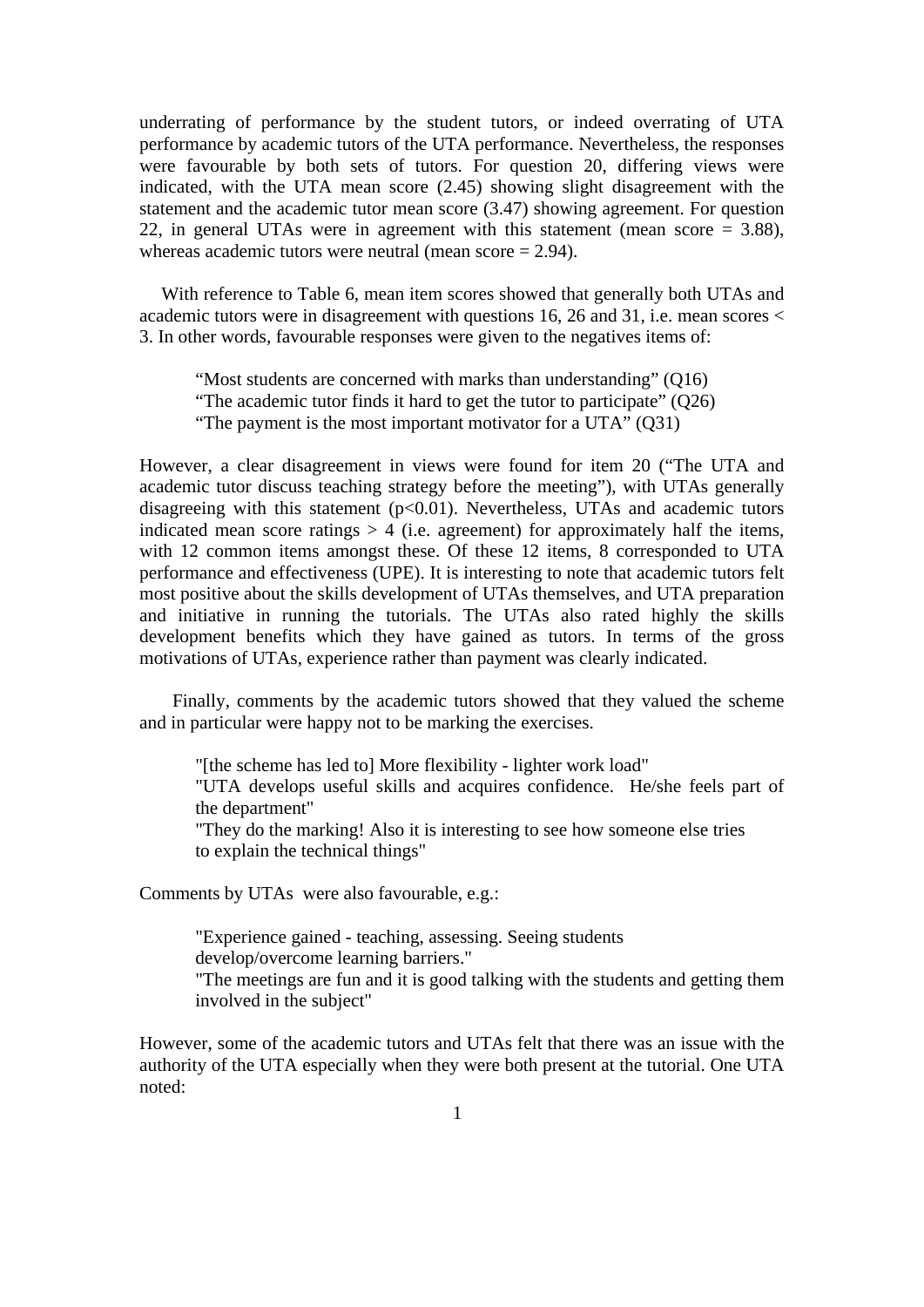"I don't think the [academic] should be present; this undermines the UTA's authority"

Whilst one of the academics expressed the view that:

 "UTAs lack some authority: the [academic] should attend the meetings."

Concerns about the UTA's authority were not apparent from the student comments; generally they wanted more PMT sessions.

#### **5. Further Discussion**

 The above results show that the modifications to the PMT system was positively evaluated by the students, UTAs and academic tutors. The students rated the UTAs more highly than the academic tutors in areas concerning motivating and engaging teaching, skills development facilitation, and the quality of technical explanations, feedback and course contextualisation. There was no decrease in assignment submission rates compared to previous years despite the work being zero weighted. It should be noted however that the presence of academic tutors in peer-led tutorials, as well as their mentoring role towards the peer tutors, is likely to have influenced the favourable performance of the peer tutors. It is encouraging, though, that items 2, 6 and 8 of the student questionnaire were particularly discriminating between peer and academic tutor evaluations. As discussed earlier, some of the key benefits of peer learning schemes are to promote wider student participation, improve feedback and encourage greater engagement with the subject matter. The student responses to items 2, 6 and 8 suggest that indeed such outcomes are being achieved. Enthusiasm for the UTAs was also reflected in the student answers to open-ended questions, and further demonstrate that the PMT scheme worked well to increase student motivation and discourage the adoption of a *marks based culture*.

 Although the data suggests favourable student attitudes towards formative assessment, inevitably student priority and concerns remain towards assessed work. An advantage of the PMT scheme is its close integration with the course, with structured assessment exercises which complement course outcomes, and ultimately the final exam. Here again, the point that peer tutoring by itself cannot compensate for poor course design and assessment procedures is clear (Ashwin, 2002). Student comments which refer to the scheme as a learning tool for the course clearly exemplify this complementary design.

 The UTAs also found the PMT experience valuable, with intrinsic motivations towards the teaching experience itself. The academics particularly appreciated the gain in time from not having to mark the exercises. Interestingly, although academic ratings of the UTA teaching quality featured high, there is a persistent notion by some academics that peer tutors do not necessarily have an advantage in explaining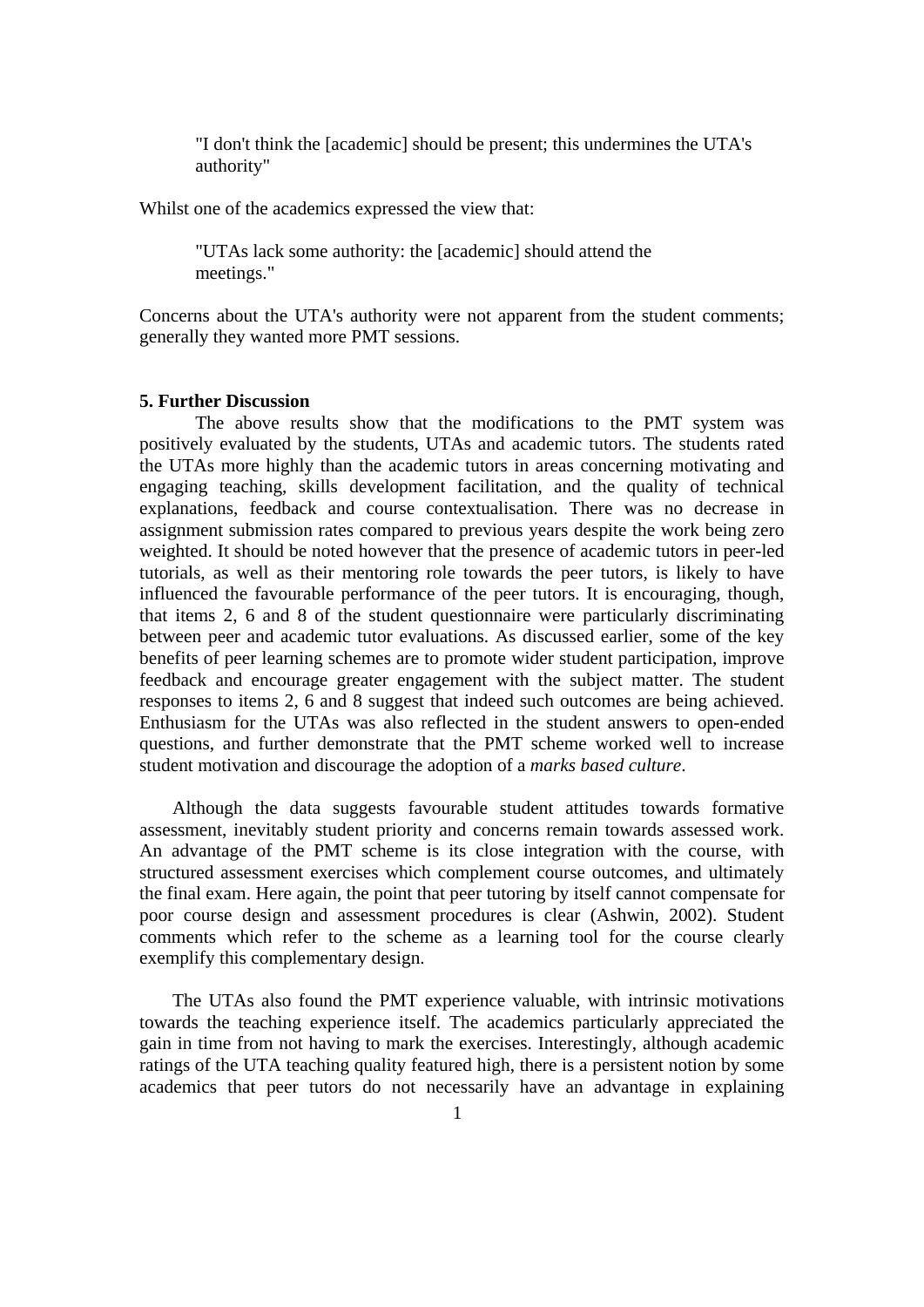concepts to the student group. In the PMT scheme, however, this belief is not in accordance with the student responses. A further positive outcome of the UTA/academic tutor questionnaire was that some of the specific support needs of the peer tutors were identified. These included guidance on marking schemes and on teaching strategies prior to a tutorial.

 In the design of the student questionnaire, it was helpful to select items which corresponded to pertinent categories of the learning experience. The statistical grouping of question items led to further assurance of a broader impact on learning. However, further scope exists in the questionnaire design to better explore specific transferable, study and communication skills. Nevertheless, as a means of capturing the relative performance of peer tutors in a concise way, the set-up of direct comparative questions between academic and peer tutors was found to be particularly effective, and alleviated issues associated with any subjective interpretation of the questions, and indeed psychological influences such as the Hawthorne effect (see e.g. Draper, 2005).

 Having established clearer question groupings (scales) for the student questionnaire, in future work more direct mapping between the student and tutor questionnaires would be advantageous. Such an approach would lead to greater triangulation in the interpretation of the student experience. However, as a means of evaluating peer tutoring within the pilot study, the exercise has demonstrated the advantages of multiple assessments which involve, for example, the achievement and completion type indicators proposed by Congos and Mack (2005), as well as attitudinal and descriptive information from both students and tutors.

#### **6. Conclusions**

 The scheme supports the view that fostering a *marks based culture* does not motivate students to learn. Rather it is possible to move towards encouraging students to learn based on the intrinsic value of the material. The combined use of student tutors (UTAs) and an academic tutor in the running of tutorial sessions proved extremely successful and was popular with the students. The UTA scheme allowed academics to focus on the pastoral aspects of teaching and encouraged the students to take ownership of their learning. The UTAs themselves additionally felt that they had developed their own communicative skills as a result of the scheme. Making the exercises zero weighted had no significant negative impact on student participation in the tutorials or examination results. A very significant result was that the students saw the UTAs as role models since they were students like them, but who had already successfully achieved mastery in the subject. Hence, both making the exercises zero weighted and using student tutors was successful in changing quite fundamentally the learning culture in the department.

## **Acknowledgements**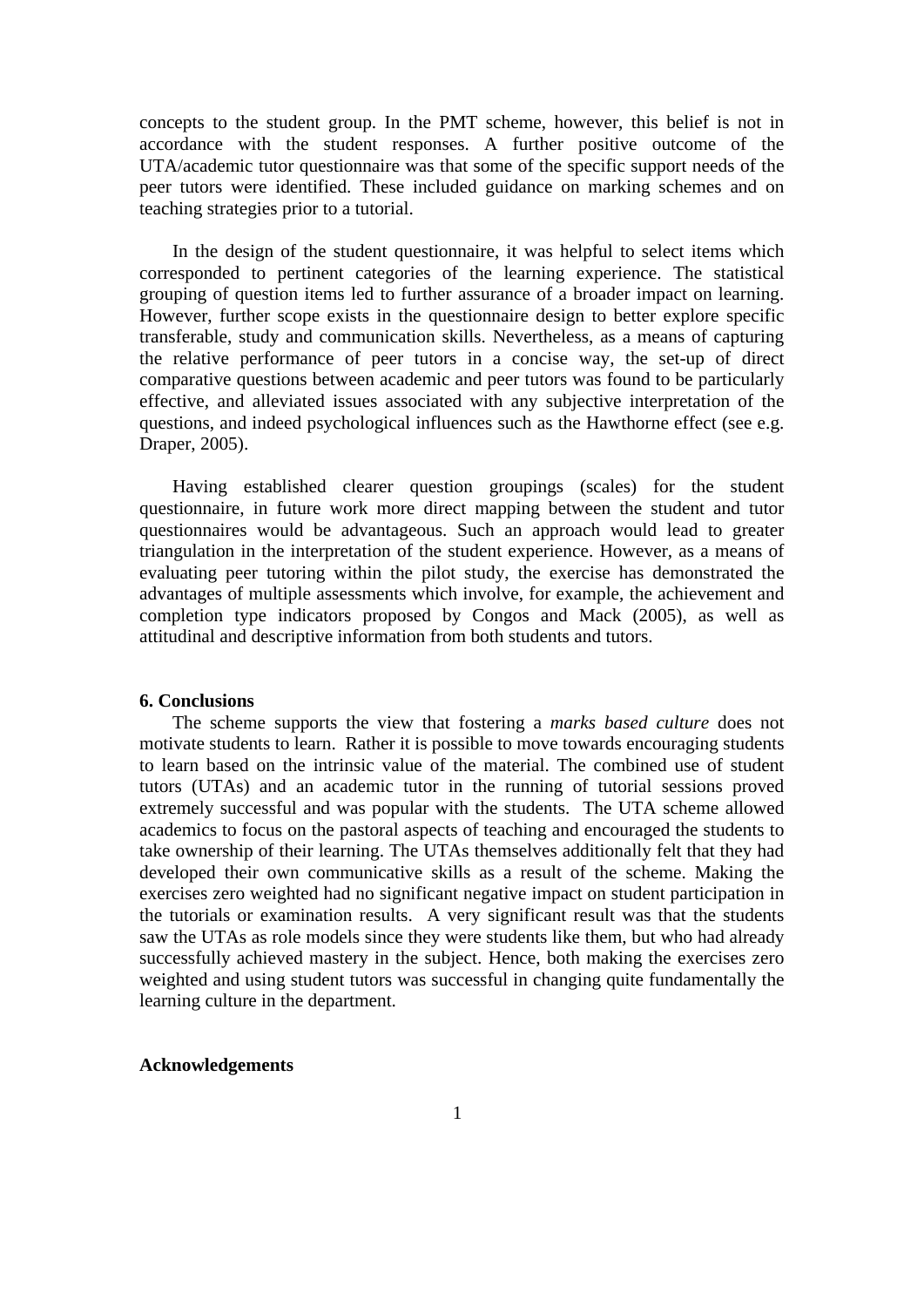The authors would like to thank Duncan White of CSG for developing the online questionnaire software Q.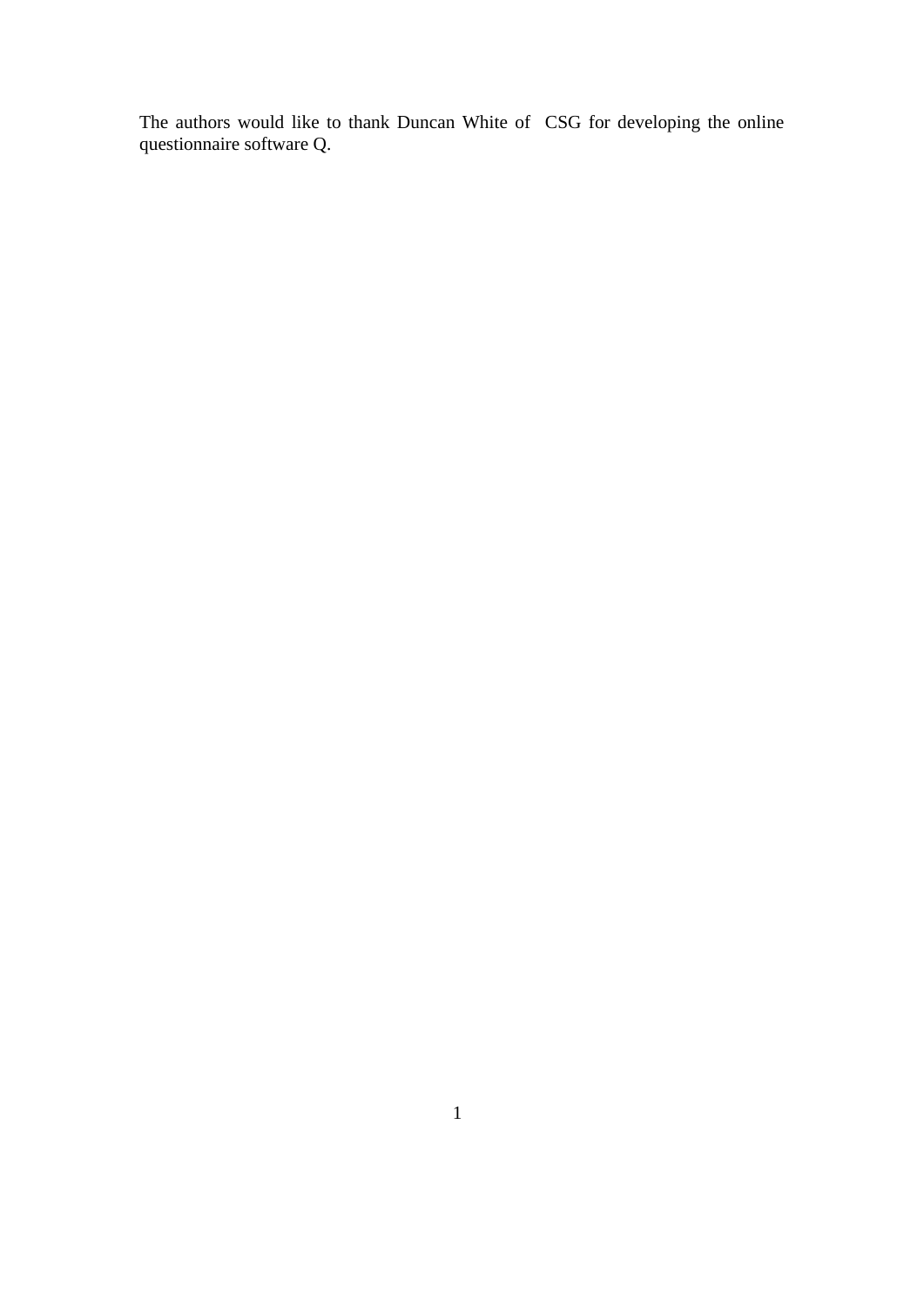#### **References.**

Anderson, G., Boud, D., 1996, Extending the role of peer learning in university courses. Research and Development in Higher Education, 19, 15-19

Congos, D.H., Mack, A., 2005, Supplemental instruction's impact in two freshman chemistry classes: research, modes of operation, and anecdotes. Research & Teaching in Developmental Education, 21 (2), p. 43-64.

Dochy, F., Segers, M., Sluijsmans, 1999, The use of self-, peer and co-assessment in higher education: a review. D, Studies in Higher Education, 24 (3), p. 331-350

Donelan, M., Wallace, J., 1998, Peer support programmes - a truly co-operative initiative. In Dolan, J., Castley, A.J.: Students supporting students. SEDA Paper 105, Birmingham, Staff and Educational Development Association, p. 11-22.

Draper, S.W., 2005, The Hawthorne, Pygmalion, placebo and other expectancy effects: some notes. URL: http://www.psy.gla.ac.uk/~steve/hawth.html (visited February 2009)

Goodlad, S., Hirst, B., 1989, Peer Tutoring: A Guide to Learning by Teaching, London: Kogan

Hartman, H.J., 1990), Factors affecting the tutoring process. Journal of Educational Development, 14(2), 2-6.

Maheady, L.,1998, Advantages and disadvantages of peer-assisted learning strategies. In: Peer-assisted learning, Topping, K. (Ed.) (pp. 45-62). Mahwah, NJ: Lawrence Erlbaum Associates.

Meyer, J.H.F., Land, R., 2005, Threshold concepts and troublesome knowledge (2): Epistemological considerations and a conceptual framework for teaching and learning. Higher Education, 49. p. 373– 388

Nicol, D.J., Macfarlane-Dick, D., 2006, Formative assessment and self-regulated learning: a model and seven principles of good feedback practice. Studies in Higher Education, 31(2), p. 199-218

Saunders, D., 1992, Peer tutoring in higher education. Studies in Higher Education, 17(2), p. 211-218

Tinto, V., 2000, Learning better together: the impact of learning communities on student success in Higher Education, Journal of Institutional Research, 9(1), 48-53

Topping, K.J., 1996, The effectiveness of peer tutoring in further and higher education: a typology and review of the literature. Higher Education ,32. p. 321-345

Topping, K.J., 1998, The Effectiveness of peer tutoring in further and higher education: a typology and review of the literature". In: Goodlad, S. (ed), Mentoring and Tutoring by Students, London: Kogan, p. 49-69

Topping, K.J., 2005, Trends in peer learning. Educational Psychology, 25 (6), p. 631–645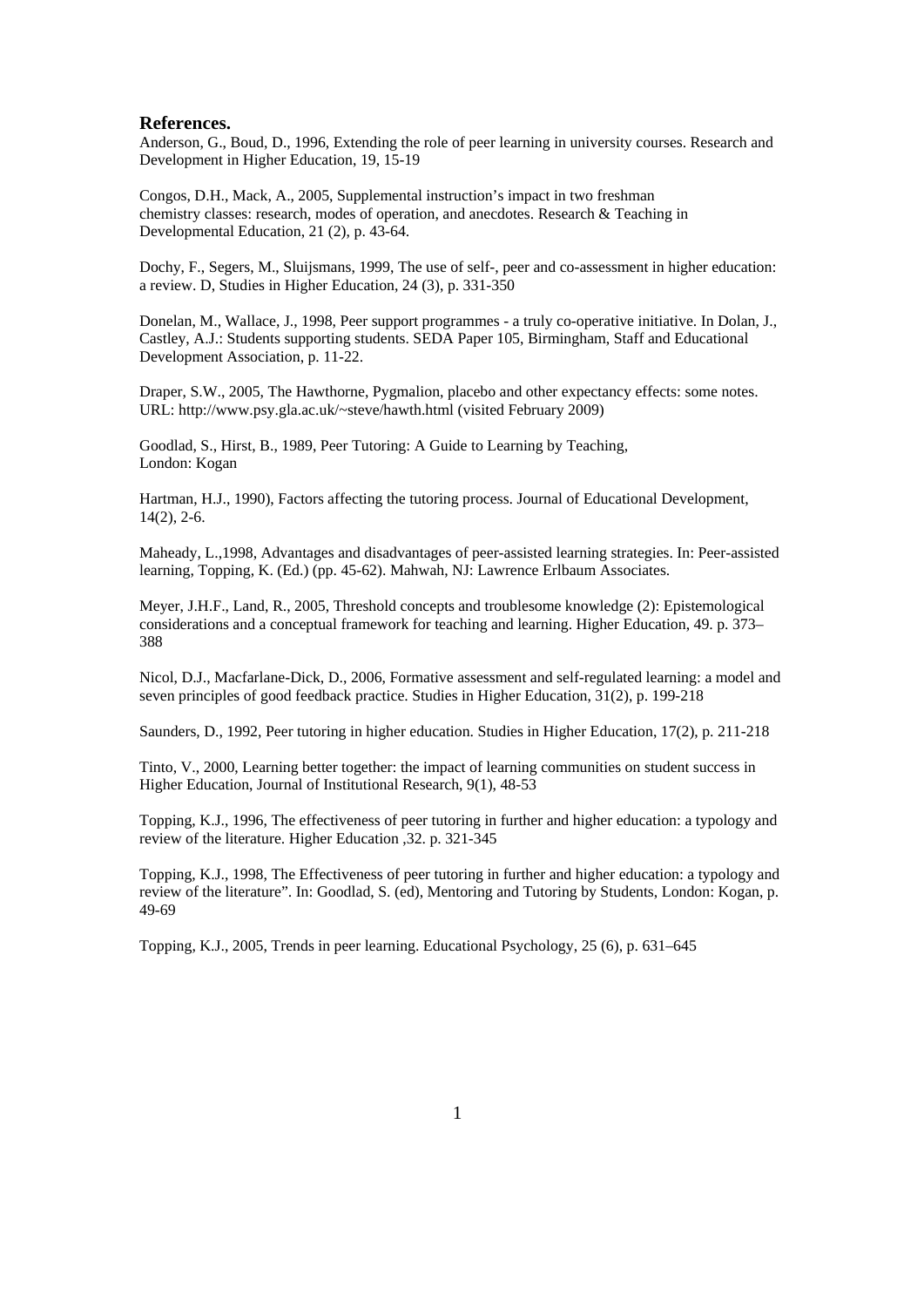## **Appendix 1 – The Student Questionnaire (condensed format).**

*We would like your views on the use of final year students to help with the small group tutorials associated with the PMT work, so could you please complete the questionnaire below. The survey will not take long to complete.* 

Note: *PMT = Personal Maths Tutor or Personal Maths Tutorial depending on context and UTA = Undergraduate Teaching Associate.* 

*All responses will be kept confidential and will only be used for the purposes of statistical analysis.* 

Key for responses:

1=strongly disagree; 2 = disagree 3 = neither agree nor disagree 4=agree 5=strongly agree

#### A: Background Information

| 1) Gender                 |             |   |   |             |               | Male |  |          | Female             |
|---------------------------|-------------|---|---|-------------|---------------|------|--|----------|--------------------|
| 2) UTA Gender             |             |   |   |             |               | Male |  |          | Female             |
| 3) PMT Gender             |             |   |   |             |               | Male |  |          | Female             |
| 4) Residential Status     | Home $(UK)$ |   |   |             | EU            |      |  | Overseas |                    |
| 5) Grade in the Xmas Test | $A+$        | A | B | $\mathbf C$ | $D^{\dagger}$ | E    |  |          | $F$ Can't remember |

### B(1): Evaluation of PMT and UTA

|                                                                     | <b>UTA</b> |   | <b>PMT</b> |                |   |   |                |   |                |   |
|---------------------------------------------------------------------|------------|---|------------|----------------|---|---|----------------|---|----------------|---|
| 1) Understanding my needs as a first year student                   |            | 2 | 3          | 4              | 5 | 1 | $\overline{2}$ | 3 | 4              | 5 |
| 2) Getting me to participate in the PMT                             |            | 2 | 3          | $\overline{4}$ | 5 |   | 2              | 3 | 4              | 5 |
| 3) Making the PMT work interesting                                  |            | 2 | 3          | 4              | 5 | 1 | 2              | 3 | $\overline{4}$ | 5 |
| 4) Making it easy for me to talk about things I don't understand    |            | 2 | 3          | 4              | 5 | 1 | $\overline{2}$ | 3 | 4              | 5 |
| 5) Having a difficult concept explained to me                       |            | 2 | 3          | 4              | 5 | 1 | 2              | 3 | 4              | 5 |
| 6) Giving useful feedback on my work                                |            | 2 | 3          | 4              | 5 | 1 | 2              | 3 | $\overline{4}$ | 5 |
| 7) Clarifying/correcting misunderstanding                           |            | 2 | 3          | 4              | 5 | 1 | 2              | 3 | $\overline{4}$ | 5 |
| 8) Helping me improve my logic skills                               |            | 2 | 3          | 4              | 5 | 1 | $\overline{c}$ | 3 | $\overline{4}$ | 5 |
| 9) Helping me improve my communication skills                       |            | 2 | 3          | 4              | 5 | 1 | 2              | 3 | $\overline{4}$ | 5 |
| 10) Exploring a problem/concern thoroughly                          |            | 2 | 3          | $\overline{4}$ | 5 |   | 2              | 3 | 4              | 5 |
| 11) Motivating me to want to do well on the course                  |            | 2 | 3          | 4              | 5 | 1 | 2              | 3 | $\overline{4}$ | 5 |
| 12) Giving me reassurance about my learning progress                |            | 2 | 3          | $\overline{4}$ | 5 | 1 | 2              | 3 | 4              | 5 |
| 13) Clarifying why the material will be useful later on             |            | 2 | 3          | 4              | 5 | 1 | 2              | 3 | $\overline{4}$ | 5 |
| 14) Helping me to manage my time so that I can finish the exercises |            | 2 | 3          | 4              | 5 | 1 | $\overline{2}$ | 3 | $\overline{4}$ | 5 |
| 15) Making me feel part of the department                           |            | 2 | 3          | 4              | 5 | 1 | 2              | 3 | $\overline{4}$ | 5 |
| 16) Exploring related topics not covered directly by the course     |            | 2 | 3          | 4              | 5 | 1 | $\overline{c}$ | 3 | 4              | 5 |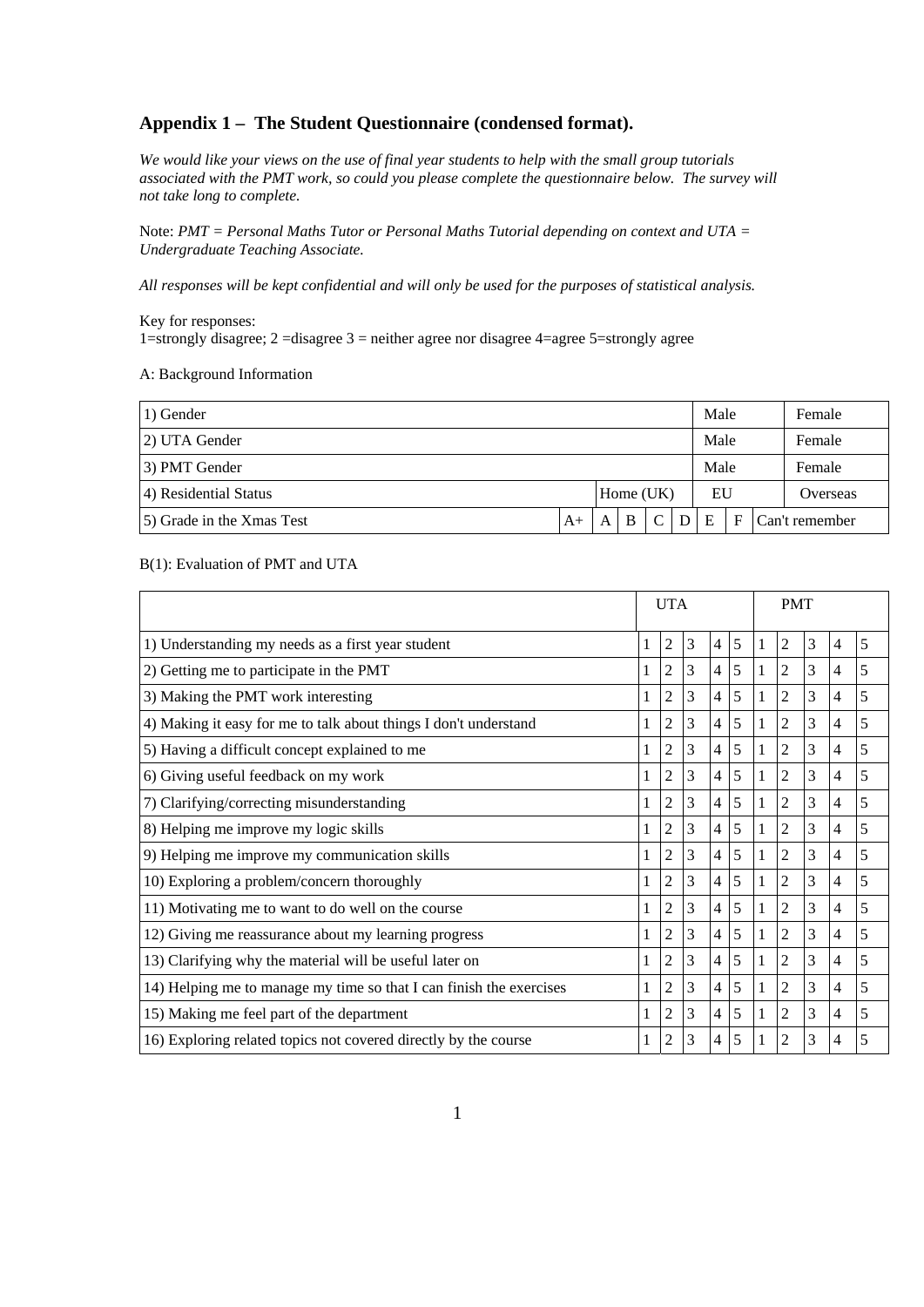B(2): General Questions

| 17) Overall the UTA has significantly helped me learn the material             |              | $\overline{c}$ | 3 | 4              | 5 |
|--------------------------------------------------------------------------------|--------------|----------------|---|----------------|---|
| 18) I would like to be a UTA when I am a final year student                    |              | 2              | 3 | 4              | 5 |
| 19) I get more help from my friends than the PMT session                       |              | 2              | 3 | 4              | 5 |
| 20) I am able to approach the UTA outside the PMT meeting                      |              | 2              | 3 | 4              | 5 |
| 21) I have a lot in common with the UTA                                        | 1            | $\overline{c}$ | 3 | 4              | 5 |
| 22) I don't like to admit that I don't know something at the PMT meeting       |              | $\overline{c}$ | 3 | 4              | 5 |
| 23) I find solving a difficult PMT question gives me satisfaction              |              | 2              | 3 | 4              | 5 |
| 24) I think that the PMT work is just as important as the practical coursework |              | $\overline{c}$ | 3 | $\overline{4}$ | 5 |
| 25) I have difficulty with managing my time to do all the coursework set       |              | $\overline{2}$ | 3 | 4              | 5 |
| 26) Non-assessed work is much less important than assessed work                |              | 2              | 3 | 4              | 5 |
| 27) I have a fixed timetable to organise my work each week                     |              | $\overline{2}$ | 3 | 4              | 5 |
| 28) I plan my work with reference to CATE                                      | $\mathbf{1}$ | $\overline{2}$ | 3 | 4              | 5 |
| 29) I complete all the PMT questions set each week                             |              | $\overline{2}$ | 3 | 4              | 5 |
| 30) Overall I find the PMT work useful and interesting                         |              | 2              | 3 | 4              |   |

C: Open Ended Questions

31) Do you have any comments on the way the UTA scheme is working for the PMT course?

32) What do you like most about the way the UTA runs the PMT meeting/gives you feedback on your work?

33) What do you like least about the way the UTA runs the PMT meeting/gives you feedback on your work?

34) What improvements do you think can be made on the PMT system?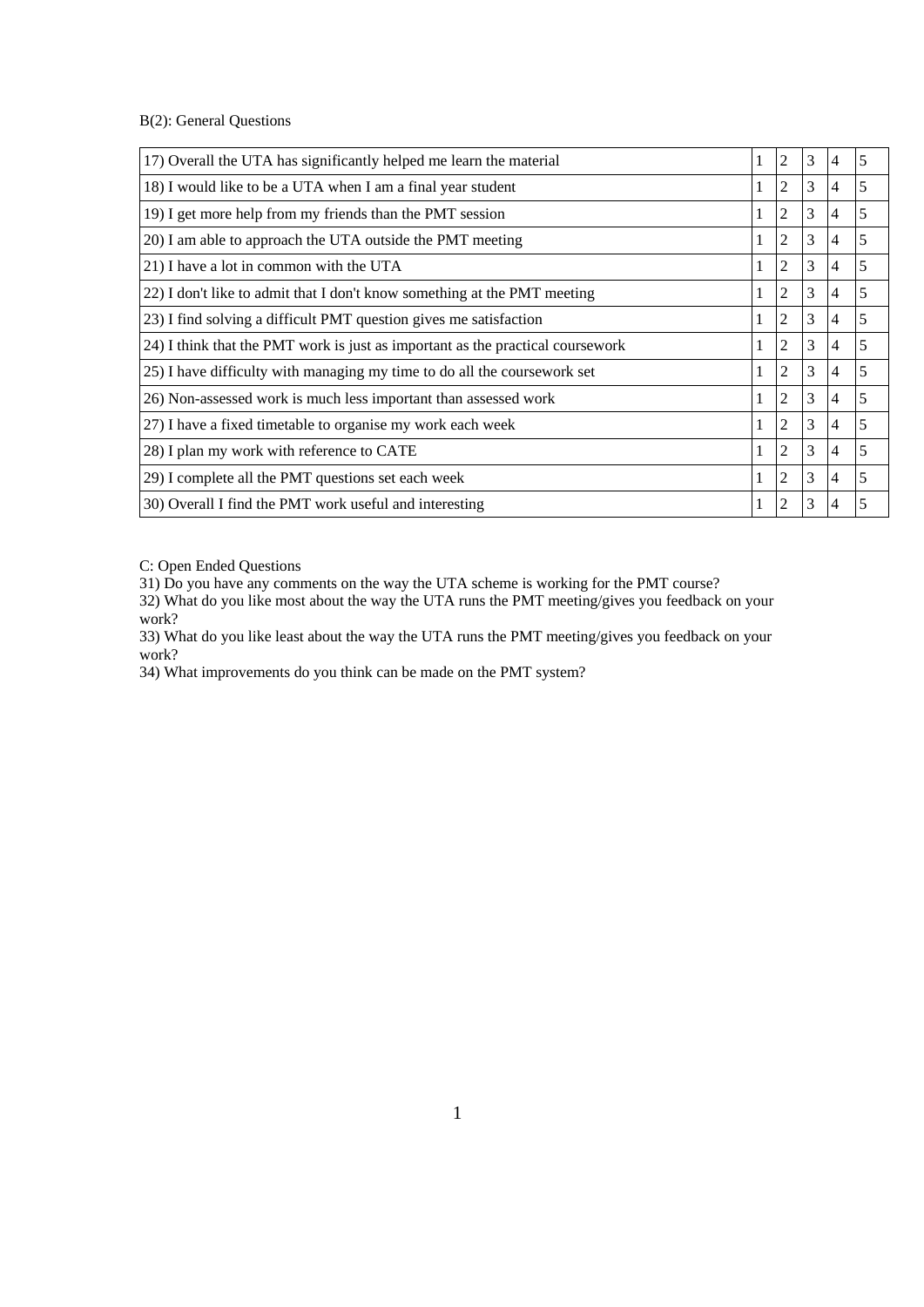## **Appendix 2 – UTA / Academic Tutor Questionnaire (condensed format)**

*The survey will not take very long to complete and will be used for evaluating the use of UTAs for the PMT system.* 

*All responses will be kept confidential and will only be used for the purposes of statistical analysis.* 

**Note for academics (PMTs)** *– could you please answer the questions with reference to your personal experience of working with the UTA assigned to help you.* 

**Note for UTAs** *– could you please answer the questions with reference to your personal experience of working with the academic (PMT) you have been assigned to help.* 

**Note:** *PMT = Personal Maths Tutor or Personal Maths Tutorial depending on context and UTA = Undergraduate Teaching Associate.* 

**Key for responses:** *1=strongly disagree; 2 =disagree 3 = neither agree nor disagree 4=agree 5=strongly agree* 

#### **A: Evaluation of PMT**

| 1) The UTA gets good support for his/her role                                             | 2                           | 3              | $\overline{4}$ | 5 |
|-------------------------------------------------------------------------------------------|-----------------------------|----------------|----------------|---|
| 2) The UTA's communication skills are improving over time                                 |                             |                |                | 5 |
| 3) The UTA prepares well for the PMT meeting                                              |                             |                | 4              | 5 |
| 4) The UTA is a role model for the first year students                                    | $\mathcal{D}_{\mathcal{A}}$ | 3              |                |   |
| 5) The UTA has many interests in common with the students                                 |                             |                |                | 5 |
| 6) The UTA takes the lead role at the PMT meeting                                         | っ                           |                |                | 5 |
| 7) The UTA uses initiative in running the PMT meeting                                     |                             |                |                | 5 |
| 8) The UTA gets good support from the academic (PMT)                                      | 2                           | 3              |                | 5 |
| 9) The UTA gives thorough feedback to the students                                        | $\mathcal{D}$               | R,             |                |   |
| 10) The UTA explains the PMT material clearly                                             |                             |                |                |   |
| 11) The students find it easy to talk openly to a UTA                                     | $\overline{\mathcal{L}}$    | R              |                | 5 |
| 12) The students find it easy to talk freely with the academic (PMT)                      | $\mathcal{D}$               | R,             | 4              | 5 |
| 13) The students want the UTA to think well of them                                       |                             |                |                | 5 |
| 14) The students want the academic (PMT) to think well of them                            | $\mathcal{D}_{\mathcal{A}}$ | R,             |                | 5 |
| 15) The students find it easy to ask a UTA when they don't understand                     | $\overline{\mathcal{L}}$    |                |                |   |
| 16) Most students are more concerned with marks than understanding                        |                             |                |                |   |
| 17) I suspect that some of my students copy their PMT submissions                         | $\mathfrak{D}$              | R              |                | 5 |
| 18) The students take the feedback on their work seriously                                | $\mathfrak{D}$              | 3              |                | 5 |
| 19) The UTA has a clear idea about how to run the PMT meeting                             |                             |                |                |   |
| 20) The UTA and academic (PMT) discuss teaching strategy before the meeting               | $\overline{c}$              |                |                |   |
| 21) I enjoy seeing the students develop their skills                                      | $\mathcal{D}_{\mathcal{L}}$ | R,             |                |   |
| 22) The UTA is a student so it easier for him/her to explain concepts to the PMT students | $\overline{\mathcal{L}}$    | R              |                |   |
| 23) The students have improved in the PMT meetings over the year                          | $\mathfrak{D}$              |                | 4              | 5 |
| 24) The mentoring role of academic (PMT) is very important for a UTA                      | $\mathcal{D}_{\mathcal{L}}$ | R,             |                | 5 |
| 25) The UTA finds it hard to get the students to participate                              |                             |                |                | 5 |
| 26) The academic (PMT) finds it hard to get the students to participate                   | C                           | R              | 4              |   |
| 27) The UTA finds it helpful to revisit the first year material                           |                             | 3              |                |   |
| 28) The academic (PMT) gives the UTA useful advice about running the PMT                  | $\overline{c}$              | 3              | 4              | 5 |
| 29) The UTA learns useful transferable skills by helping with the PMT                     | $\mathfrak{D}$              | 3              | 4              | 5 |
| 30) Having a UTA helps enhance the department's intellectual culture                      |                             | 3              |                | 5 |
| 31) The payment is the most important motivator for a UTA                                 | $\overline{c}$              | 3              | 4              | 5 |
| 32) The experience is the most important motivator for a UTA                              | $\overline{2}$              | $\overline{3}$ |                | 5 |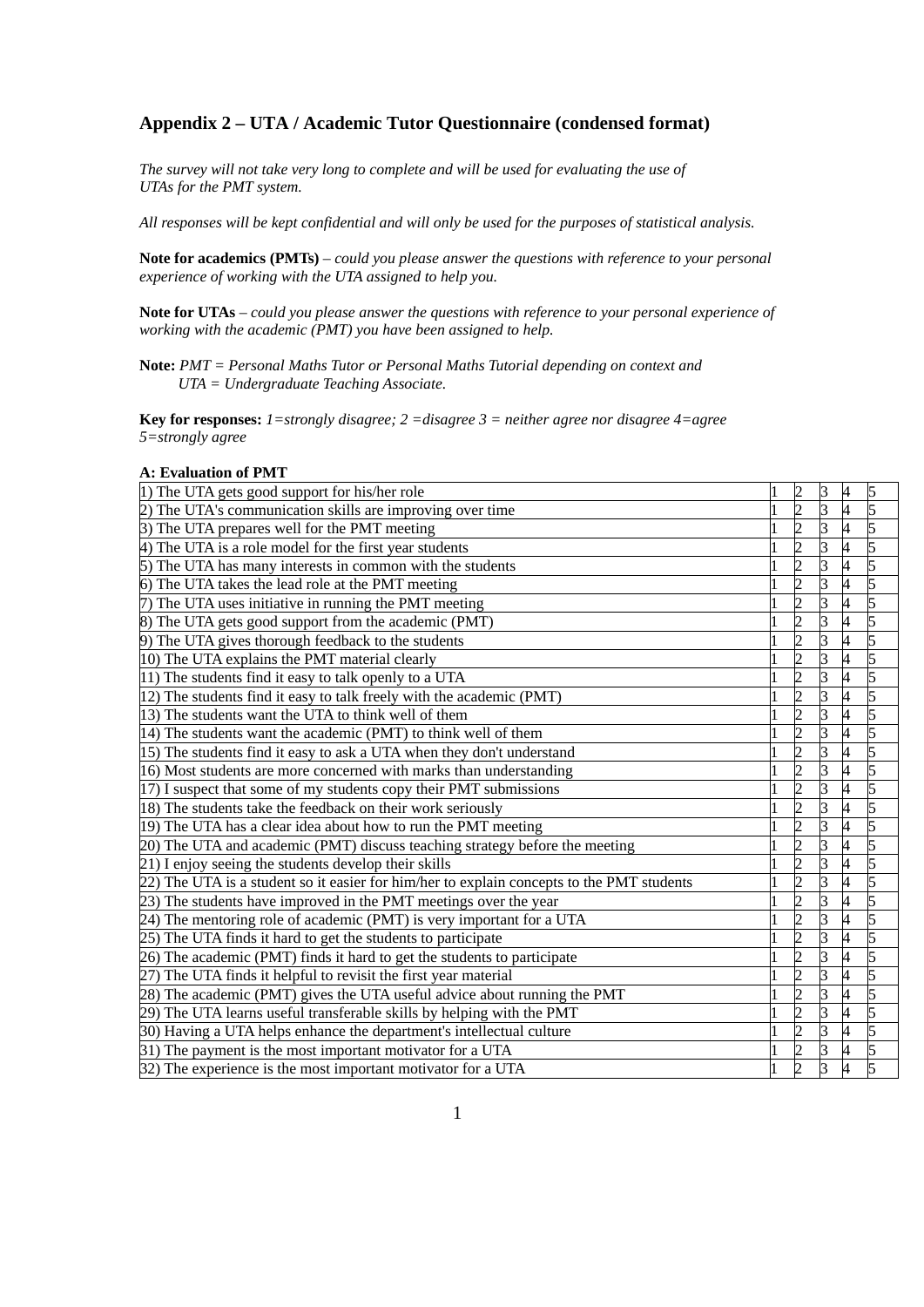## **UTA / Academic Tutor Questionnaire (continued)**

- B: Open Ended Questions
- 33 Do you have any comments on the way the UTA program is working?
- 34 What do you like most about having a UTA?
- 35 What do you like least about having a UTA?
- 36 What works well with the UTA program?
- 37 What doesn't work well with the UTA program?
- 38 What improvements do you think can be made to the UTA program?
- 39 Any further comments?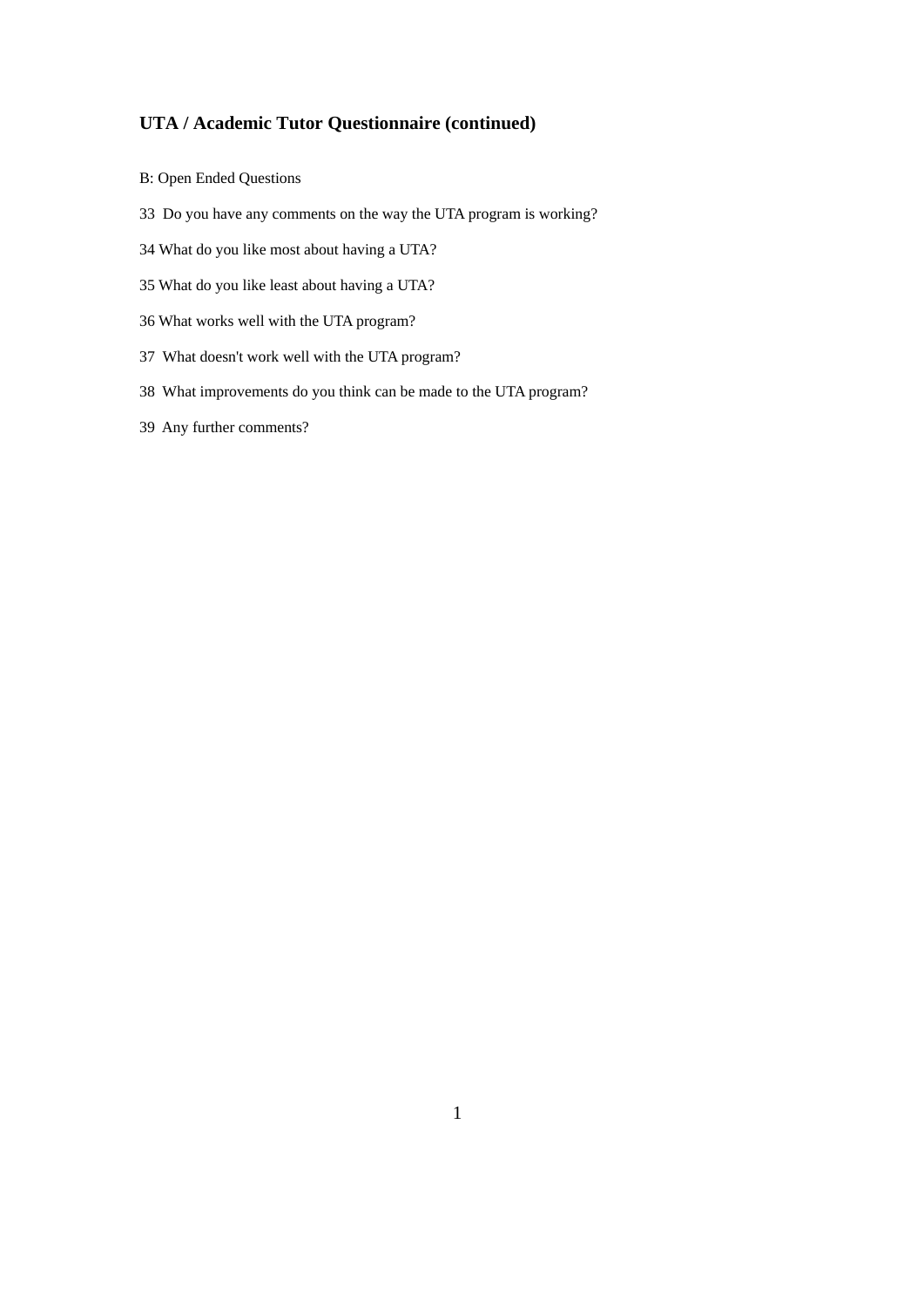# Figures and Tables

Figure 1 – Box-plots of student responses for the teaching categories of motivation and engagement (ME), skills development (SD), and explanation, contextualisation and feedback (ECF). Data is shown for views towards both peer and academic tutors.

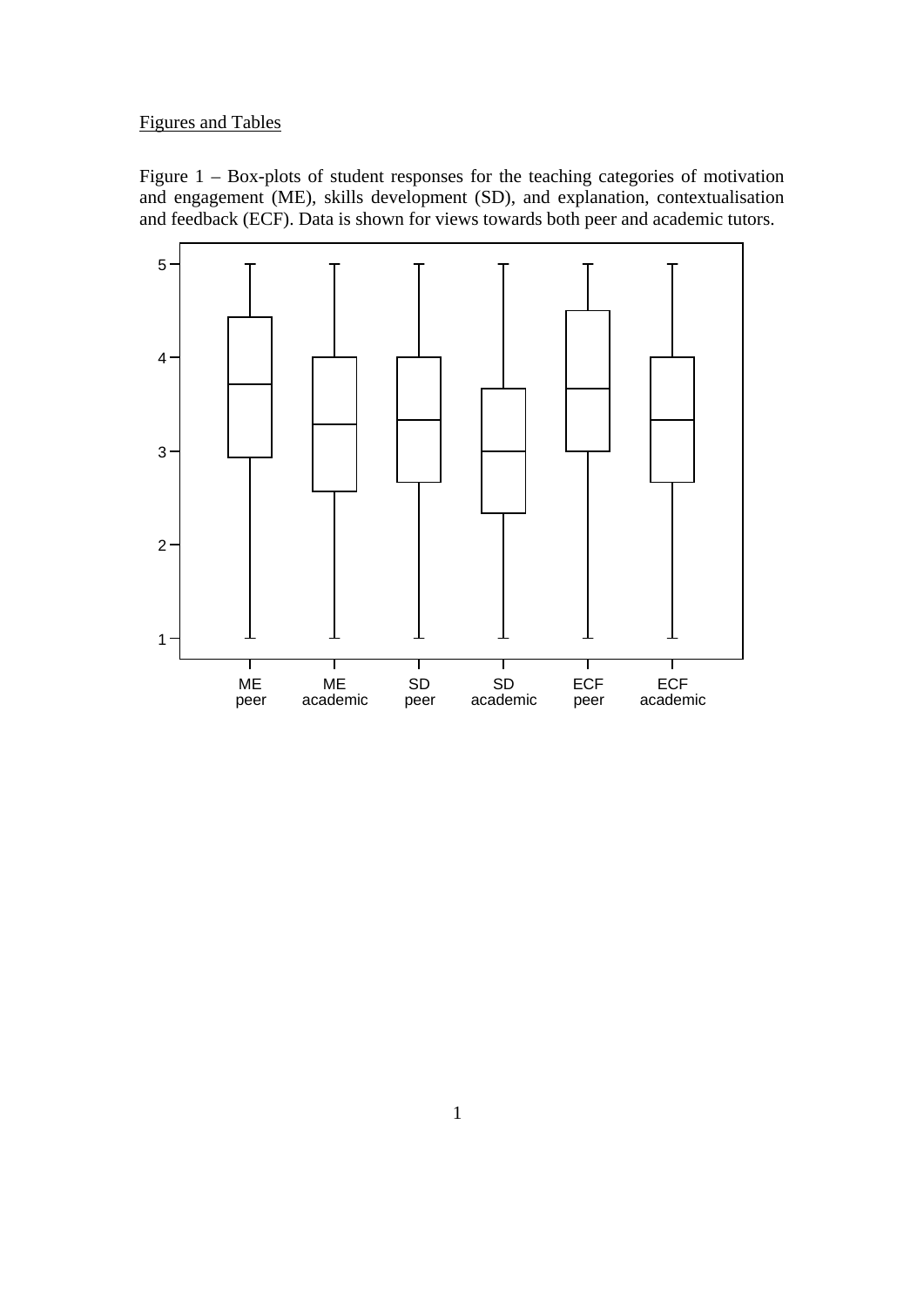Table 1 - Item categorisation for the student questionnaire for (a) part B, section 1, and (b) part B, section 2. Items in brackets indicate their subsequent removal in the data analysis of a unified category scale.

| category   |                                        | item                         |
|------------|----------------------------------------|------------------------------|
| (a)        |                                        |                              |
|            |                                        |                              |
| ME         | motivation and engagement              | 1,2,3,4,11,12,15             |
| <b>SD</b>  | skills development                     | 8,9,14                       |
| <b>EFC</b> | explanation, feedback and course       | 5, 6, 7, 10, 13, 16          |
|            | contextualisation                      |                              |
| (b)        |                                        |                              |
|            | student <i>connection</i> with the UTA | 17, 18, 20, 21               |
|            | views on PMT system / formative        | 19, 22, 23, 24, (26), 29, 30 |
|            | assessment and learning                |                              |
|            | organisation<br>and<br>work<br>time    | (25),(27),(28)               |
|            | management                             |                              |
|            | (items treated independently)          |                              |

Table 2 - Item categorisation for the UTA / academic tutor questionnaire: (a) original categorisation, (b) categorisation following statistical data reduction.

| category         |                                     | item                                                 |
|------------------|-------------------------------------|------------------------------------------------------|
| (a)              |                                     |                                                      |
|                  |                                     |                                                      |
| <b>UPE</b>       | the performance and effectiveness   | 3, 4, 5, 6, 7, 9, 10, 11, 13, 15, 19, 21, 22, 25, 30 |
|                  | of the UTA                          |                                                      |
| <b>UB</b>        | the UTA's personal benefits from    | 2, 21, 27, 29, 31, 32                                |
|                  | the teaching experience             |                                                      |
| <b>US</b>        | the level of support received by    | 1,8,20,24,28                                         |
|                  | the UTA                             |                                                      |
| <b>MP</b>        | the tutor's perceptions of student  | 16, 17, 18, 23                                       |
|                  | motivations / progress in learning  |                                                      |
| (b)              |                                     |                                                      |
|                  |                                     |                                                      |
| UPE <sub>1</sub> | (specific teaching qualities:       | 3,5,7,9,10,15,19                                     |
|                  | e.g. $EFC + student engagement)$    |                                                      |
|                  | UPE2 (affective and social aspects: | 4, 11, 13, 22                                        |
|                  | e.g. $ME + student connection)$     |                                                      |
| <b>UB</b>        |                                     | 27, 29, 32                                           |
| <b>US</b>        |                                     | 1,8,20,24,28                                         |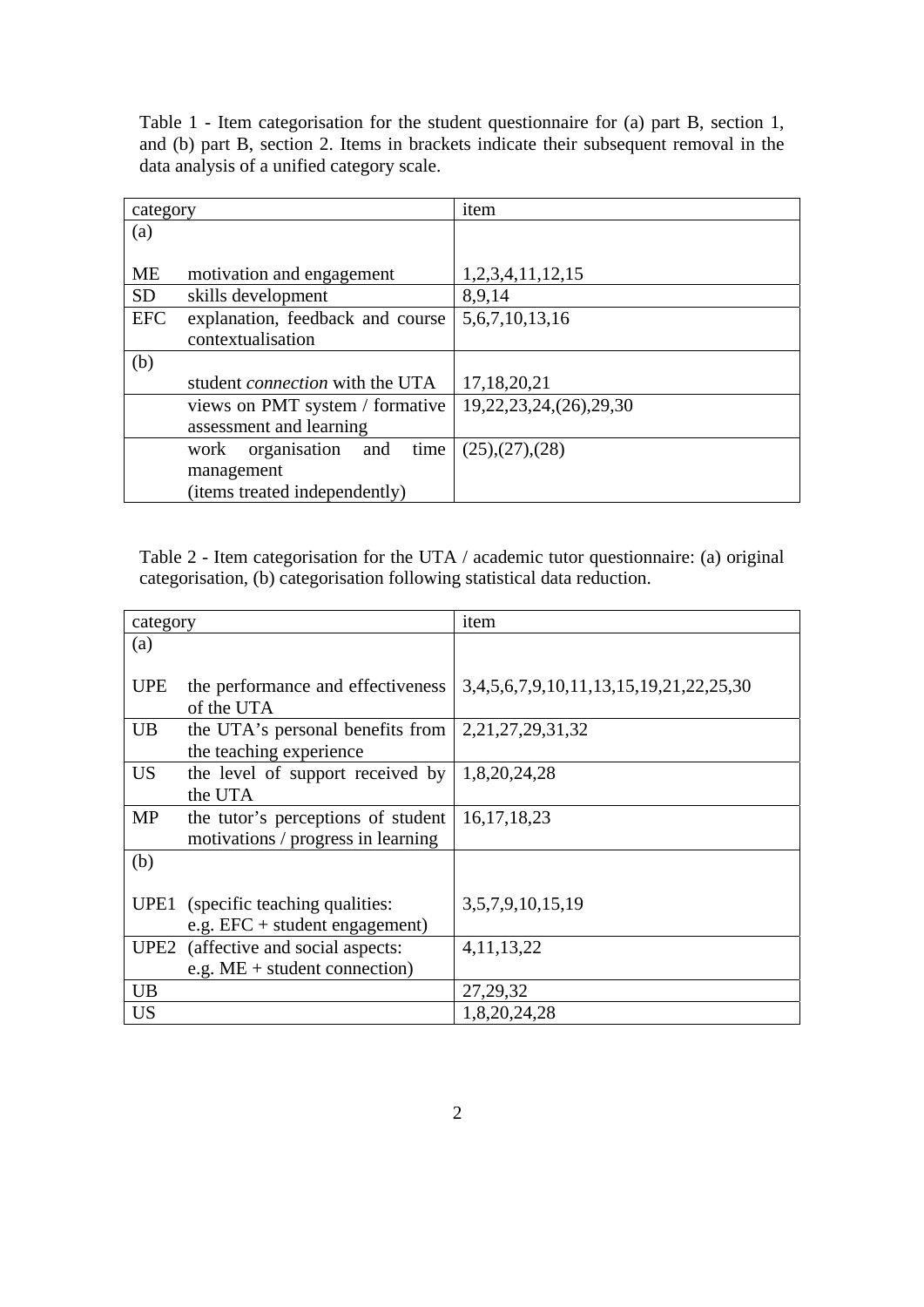Table 3 - (a) Descriptive statistics for the 3 teaching-impact categories: ME, SD and ECF. (b) An item-by-item analysis of questions 1-16 showing mean score differences between the student ratings of UTAs and academic tutors; statistical significance measures shown using a paired samples t-test.

| (a)                 |      |                       |
|---------------------|------|-----------------------|
|                     | mean | standard<br>deviation |
| ME peer             | 3.60 | 0.99                  |
| ME academic         | 3.20 | 1.10                  |
| SD peer             | 3.38 | 0.99                  |
| SD academic         | 3.01 | 1.06                  |
| <b>ECF</b> peer     | 3.63 | 0.97                  |
| <b>ECF</b> academic | 3.19 | 1.03                  |

(b)

|            | mean<br>difference | standard<br>deviation | t       | p (2-tailed) |
|------------|--------------------|-----------------------|---------|--------------|
| <b>B01</b> | $-0.49$            | 1.37                  | $-4.05$ | 0.000        |
| B02        | $-0.57$            | 1.58                  | $-4.09$ | 0.000        |
| B03        | $-0.40$            | 1.67                  | $-2.70$ | 0.008        |
| <b>B04</b> | $-0.45$            | 1.55                  | $-3.25$ | 0.001        |
| <b>B05</b> | $-0.38$            | 1.57                  | $-2.75$ | 0.007        |
| <b>B06</b> | $-0.72$            | 1.50                  | $-5.44$ | 0.000        |
| B07        | $-0.53$            | 1.46                  | $-4.11$ | 0.000        |
| B08        | $-0.58$            | 1.46                  | -4.49   | 0.000        |
| <b>B09</b> | $-0.27$            | 1.38                  | $-2.18$ | 0.031        |
| <b>B10</b> | $-0.44$            | 1.54                  | $-3.22$ | 0.002        |
| <b>B11</b> | $-0.36$            | 1.45                  | $-2.81$ | 0.006        |
| B12        | $-0.37$            | 1.46                  | $-2.84$ | 0.005        |
| B13        | $-0.46$            | 1.40                  | $-3.72$ | 0.000        |
| B14        | $-0.27$            | 1.25                  | $-2.48$ | 0.014        |
| B15        | $-0.21$            | 1.21                  | $-1.97$ | 0.052        |
| <b>B16</b> | $-0.10$            | 1.38                  | $-0.83$ | 0.406        |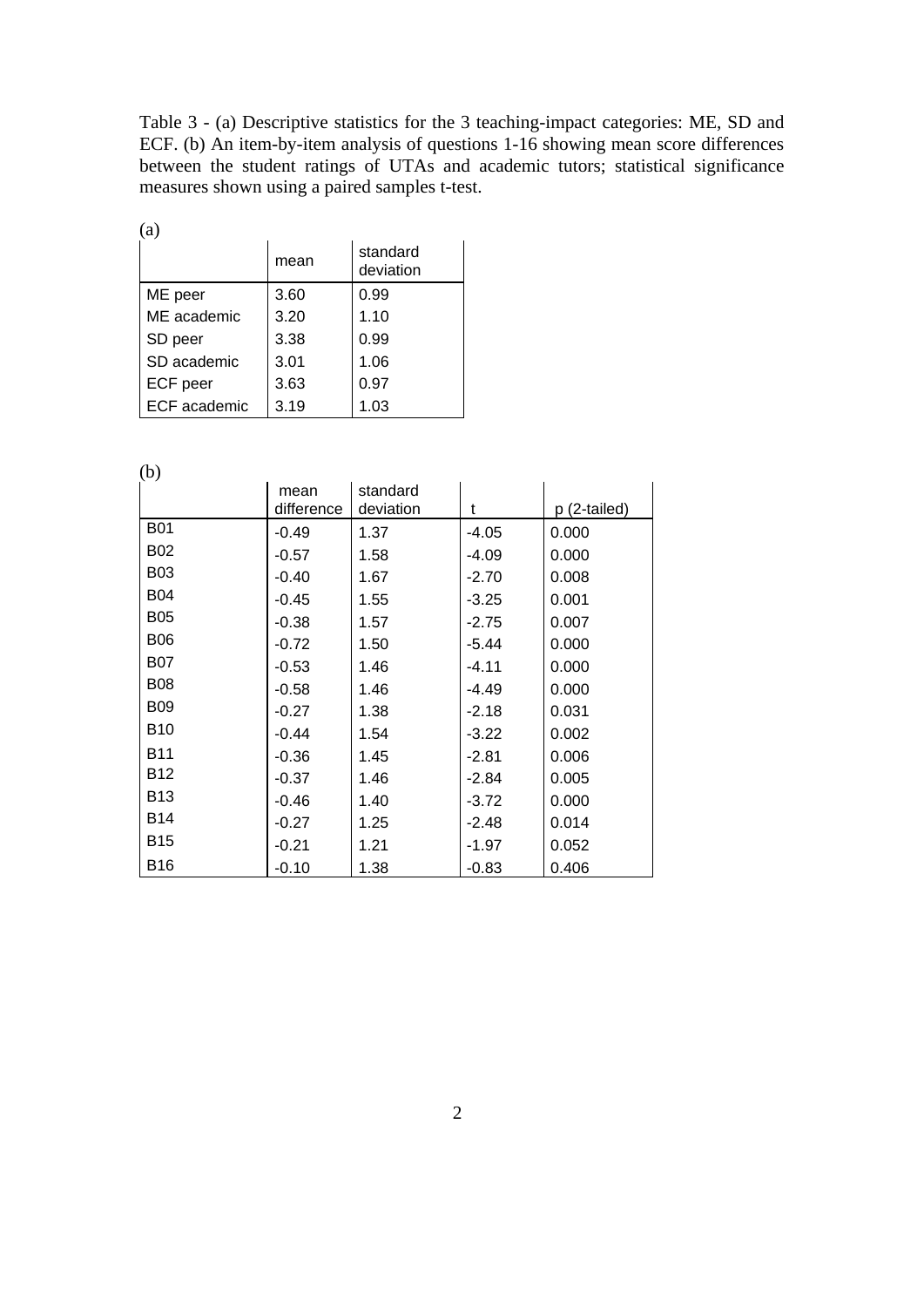|            | mean | standard<br>deviation |
|------------|------|-----------------------|
| <b>B17</b> | 3.73 | 1.23                  |
| B23        | 3.59 | 1.18                  |
| B30        | 3.59 | 1.11                  |
| B28        | 3.58 | 1.27                  |
| B24        | 3.55 | 1.21                  |
| B22        | 3.41 | 1.28                  |
| B18        | 3.21 | 1.34                  |
| B19        | 3.20 | 1.30                  |
| B20        | 3.19 | 1.34                  |
| B29        | 3.13 | 1.29                  |
| B25        | 3.13 | 1.18                  |
| B26        | 3.01 | 1.23                  |
| B21        | 2.82 | 1.15                  |
| B27        | 2.19 | 1.14                  |

Table 4 - Descriptive statistics for questions 17-30 ranked in order of most to least favourable responses.

Table 5 - Descriptive statistics for each of the modified scale categories given in Table 2(b).

|                  |     | mean | standard<br>deviation |
|------------------|-----|------|-----------------------|
| UPE <sub>1</sub> | UTA | 4.02 | 0.45                  |
|                  | PMT | 4.34 | 0.56                  |
| UPE <sub>2</sub> | UTA | 3.85 | 0.69                  |
|                  | PMT | 3.67 | 0.80                  |
| UB               | UTA | 4.08 | 0.64                  |
|                  | PMT | 3.90 | 0.57                  |
| US               | UTA | 3.42 | 0.72                  |
|                  | PMT | 3.86 | 0.79                  |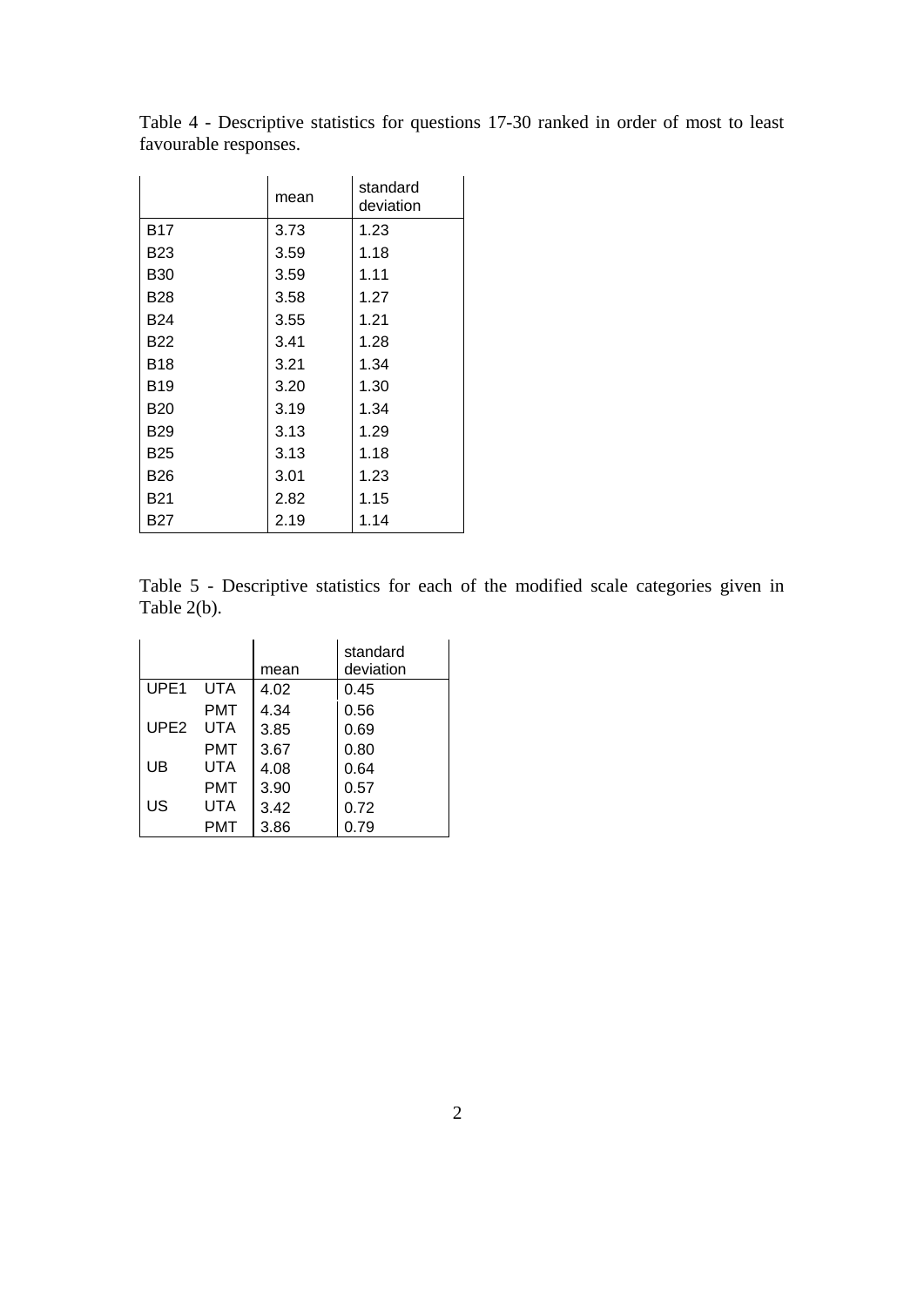Table 6 - Descriptive statistics for all questions in the UTA / academic tutor questionnaire. Questions are ranked in order of descending UTA mean scores. Note:  $(i)$  Shaded items indicate scores  $> 4$  common to both UTA and academic tutor responses, (ii); items in bold show scores  $\lt$  3 common to both UTA and academic tutor responses; (iii) \* denotes items in which a low score represents a favourable response; (iv) question categories are indicated.

|                 |                  |      | <b>UTA</b>            | academic tutor |                       |
|-----------------|------------------|------|-----------------------|----------------|-----------------------|
|                 |                  | mean | standard<br>deviation | mean           | standard<br>deviation |
| Q <sub>21</sub> | (UB)             | 4.53 | .80                   | 4.38           | 1.26                  |
| Q29             | UB               | 4.47 | .72                   | 4.56           | 0.73                  |
| Q23             | (MP)             | 4.41 | .62                   | 4.06           | 0.77                  |
| Q2              | (UB)             | 4.41 | .62                   | 3.88           | 1.31                  |
| Q <sub>32</sub> | UB               | 4.29 | .69                   | 3.88           | 0.89                  |
| Q <sub>6</sub>  | (UPE)            | 4.24 | .75                   | 4.94           | 0.25                  |
| Q <sub>11</sub> | UPE <sub>2</sub> | 4.18 | .81                   | 4.13           | 1.36                  |
| Q <sub>9</sub>  | UPE1             | 4.18 | .53                   | 4.44           | 0.63                  |
| Q7              | UPE1             | 4.18 | .73                   | 4.50           | 0.63                  |
| Q19             | UPE1             | 4.12 | .33                   | 4.38           | 0.89                  |
| Q <sub>1</sub>  | US               | 4.12 | .86                   | 4.13           | 1.26                  |
| Q30             | (UPE)            | 4.06 | .83                   | 4.38           | 0.81                  |
| Q10             | UPE1             | 4.06 | .56                   | 4.50           | 0.73                  |
| Q <sub>3</sub>  | UPE1             | 4.06 | .56                   | 4.63           | 0.62                  |
| Q <sub>15</sub> | UPE1             | 3.94 | .90                   | 4.38           | 0.50                  |
| Q8              | US               | 3.94 | .83                   | 3.81           | 1.22                  |
| Q22             | UPE2             | 3.88 | 1.27                  | 3.00           | 1.16                  |
| Q <sub>4</sub>  | UPE2             | 3.76 | .83                   | 4.38           | 0.81                  |
| Q18             | (MP)             | 3.76 | .44                   | 4.13           | 0.72                  |
| Q14             |                  | 3.71 | .69                   | 3.50           | 1.10                  |
| Q13             | UPE <sub>2</sub> | 3.59 | .62                   | 3.19           | 1.05                  |
| Q <sub>5</sub>  | UPE1             | 3.59 | .87                   | 3.56           | 1.26                  |
| Q24             | US               | 3.47 | .94                   | 3.88           | 0.89                  |
| Q27             | UB               | 3.47 | 1.07                  | 3.25           | 1.24                  |
| Q12             | (UPE)            | 3.29 | 1.16                  | 3.25           | 1.44                  |
| Q17*            | (MP)             | 3.24 | 1.44                  | 2.63           | 1.36                  |
| Q28             | US               | 3.12 | 1.05                  | 3.81           | 1.22                  |
| $Q26*$          |                  | 2.53 | 1.28                  | 2.56           | 1.41                  |
| $Q25*$          | (UPE)            | 2.53 | 1.37                  | 3.00           | 1.46                  |
| Q20             | US               | 2.47 | 1.12                  | 3.69           | 0.95                  |
| $Q16*$          | (MP)             | 2.41 | 1.12                  | 2.50           | 0.73                  |
| $Q31*$          | (UB)             | 2.41 | .94                   | 2.63           | 0.81                  |